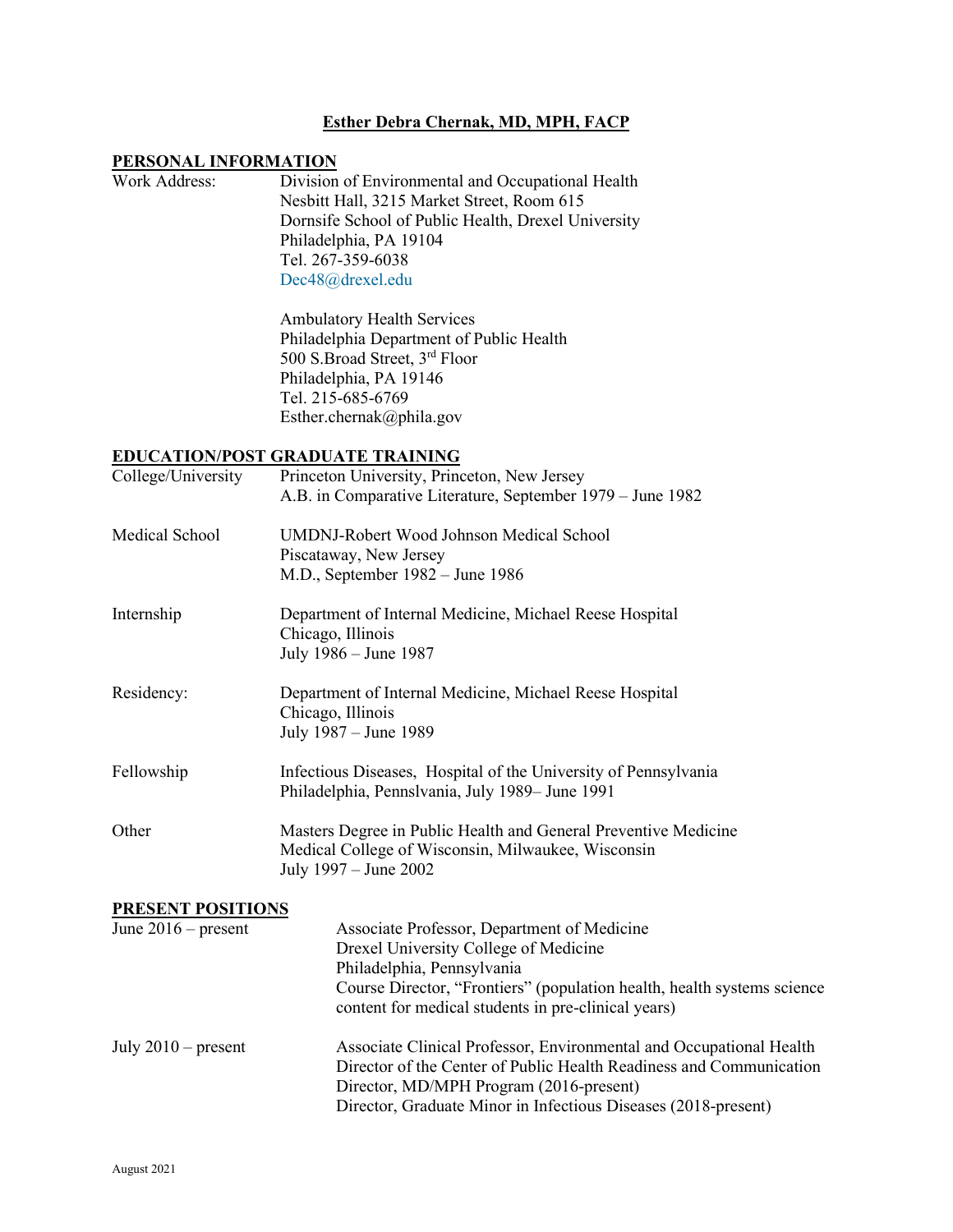|                                | Director, Graduate Minor in Public Health Preparedness (2019-present)<br>Dornsife School of Public Health, Drexel University<br>Philadelphia, Pennsylvania                                                                                                 |
|--------------------------------|------------------------------------------------------------------------------------------------------------------------------------------------------------------------------------------------------------------------------------------------------------|
| September 2009 – present       | Medical Specialist, Infectious Diseases<br>Division of Ambulatory Health Services<br>Philadelphia Department of Public Health<br>Philadelphia, Pennsylvania                                                                                                |
|                                | PREVIOUS PROFESSIONAL POSITIONS AND APPOINTMENTS                                                                                                                                                                                                           |
| July 1991-May 1994             | Director of Clinical HIV Services<br>Division of Ambulatory Health Services<br>Philadelphia Department of Public Health<br>Philadelphia, Pennsylvania                                                                                                      |
| October 1994 – August 1997     | Medical Specialist – Public Health Physician<br>Acute Communicable Disease Control Program<br>Division of Disease Control<br>Philadelphia Department of Public Health<br>Philadelphia, Pennsylvania                                                        |
| November 1997 – April 1998     | Contractor, Yoh Scientific, for Merck & Company<br>Report Evaluation and Safety Surveillance<br>Worldwide Product Safety and Epidemiology<br>Merck Research Laboratories, Merck & Co., Inc.<br>West Point, Pennsylvania                                    |
| January 1998 – Dec 2002        | Staff Physician, Public Health Infectious Diseases Clinics<br>Montgomery County Department of Health<br>Abington, Pennsylvania and Norristown, Pennsylvania                                                                                                |
| September 1999 – Jan 2000      | <b>Consultant/Manuscript Preparation</b><br>Adult Vaccines, Biologicals Research Division<br>SmithKline Beecham Pharmaceuticals<br>Collegeville, Pennsylvania                                                                                              |
| December 1999 – Sept 2008      | Medical Specialist - Public Health Physician<br>Acute Communicable Disease Control Program<br>Program Manager, Public Health Preparedness Program<br>Division of Disease Control<br>Philadelphia Department of Public Health<br>Philadelphia, Pennsylvania |
| September $2000 -$ June $2001$ | Medical Director (part-time position)<br>Montgomery County Health Department<br>Montgomery County Human Services Center<br>Norristown, Pennsylvania                                                                                                        |
| October 2007 – July 2009       | Program Manager and Medical Director<br>Acute Communicable Disease Control Program<br>Public Health Emergency Preparedness Program                                                                                                                         |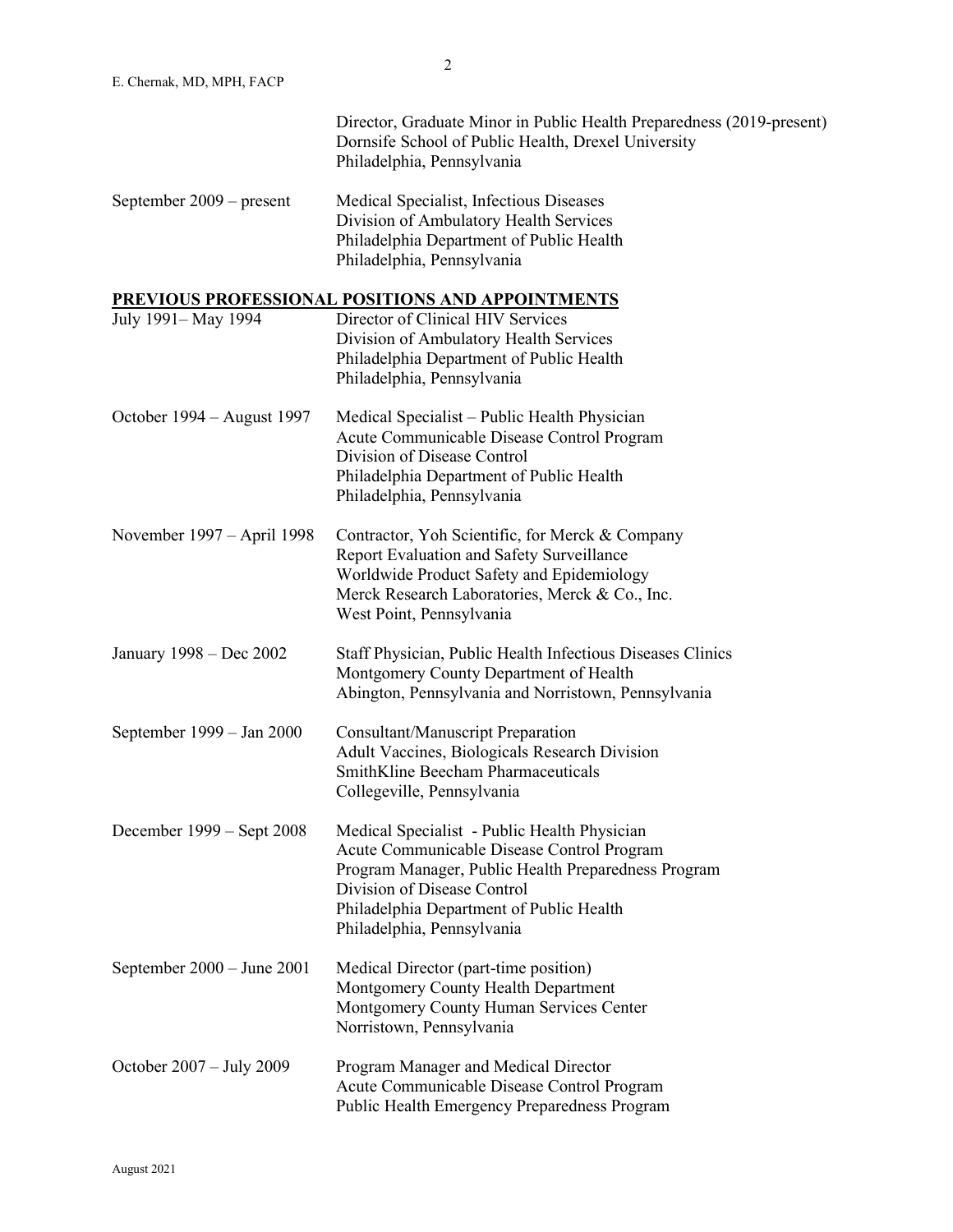|               | Division of Disease Control                         |
|---------------|-----------------------------------------------------|
|               | Philadelphia Department of Public Health            |
|               | Philadelphia, Pennsylvania                          |
|               | <b>Adjunct Academic and Staff Appointments:</b>     |
| 1991-1999     | <b>Adjunct Assistant Professor</b>                  |
|               | Infectious Diseases Section, Department of Medicine |
|               | University of Pennsylvania School of Medicine       |
|               | Philadelphia, Pennsylvania                          |
| $1998 - 2002$ | <b>Consultant in Infectious Diseases</b>            |
|               | Abington Memorial Hospital                          |
|               | Abington, Pennsylvania                              |
| 2010          | <b>Adjunct Assistant Professor</b>                  |
|               | Drexel University School of Public Health           |
|               | Philadelphia, Pennsylvania                          |
| $2010 - 2015$ | Associate Member of Medical Staff                   |
|               | Methodist Hospital                                  |
|               | Philadelphia, Pennsylvania                          |
| 2016-present  | Member of Medical Staff                             |
|               | Department of Medicine, Infectious Diseases         |
|               | Mercy Philadelphia Hospital                         |
|               | Philadelphia, Pennsylvania                          |

# **MEDICAL LICENSURE**

Commonwealth of Pennsylvania (MD-043645-E)

## **BOARD CERTIFICATION**

Diplomate in Infectious Disease, 1992, 2002, 2012, American Board of Internal Medicine (#125632) Diplomate in Internal Medicine, 1989, American Board of Internal Medicine (#125632) Diplomate,1987, National Board of Medical Examiners (#322405)

## **HONORS AND AWARDS**

| 1989 | Housestaff Teacher of the Year (Jordan J. Cohen Award)<br>Michael Reese Hospital, Chicago, Illinois                                                                                                                                              |
|------|--------------------------------------------------------------------------------------------------------------------------------------------------------------------------------------------------------------------------------------------------|
| 2003 | Art Blackshaw Award for Courage (Contributions to Terrorism Preparedness)<br>Thomas Jefferson University, Philadelphia, PA                                                                                                                       |
| 2005 | Award for Outstanding Services to the Citizens of the Southeast Region of<br>Pennsylvania and Southeastern Pennsylvania Regional Anti-Terrorism Task<br>Force                                                                                    |
| 2005 | Delta Omega Society, Alumni inductee to the Alpha Omicron Chapter at the<br>Medical College of Wisconsin, inducted May 20, 2005 (National Honorary<br>Public Health Society, recognition of efforts in public health and preventive<br>medicine) |

3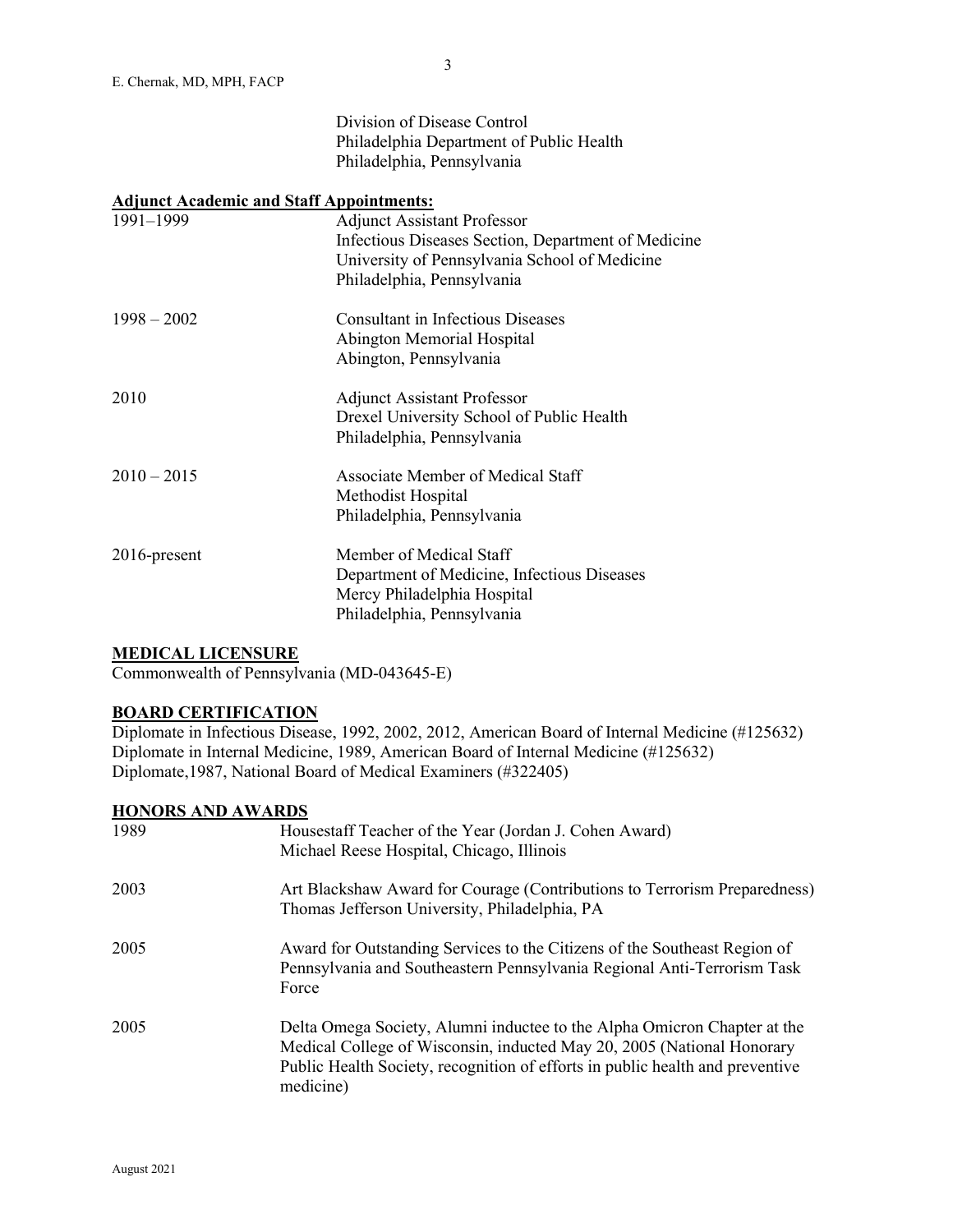| 2017       | Golden Apple Award for Excellence in Teaching<br>Dornsife School of Public Health, Drexel University                         |
|------------|------------------------------------------------------------------------------------------------------------------------------|
| 2018, 2020 | Golden Apple Award for Excellence in Teaching<br>Drexel University College of Medicine                                       |
| 2019       | Alpha Omega Alpha Honor Medical Society, Delta Zeta Chapter<br>Drexel University College of Medicine, inducted March 6, 2019 |

# **PROFESSIONAL AND SOCIETY MEMBERSHIPS**

Infectious Disease Society of America (Member, 1991-present) American College of Physicians (Member, 1987-present; Elected to Fellowship in March 2010) American Public Health Association (Member, 1994-present) Council of State and Territorial Epidemiologists (Member, 2003 - 2013) College of Physicians of Philadelphia, Fellow (Elected April 2014), and member of the Section on Public Health and Preventive Medicine (1996-present)

## **EDITORIAL ACTIVITIES**

Editorial Advisory Board Member, History of Vaccines website College of Physicians of Philadelphia, Philadelphia, Pennsylvania, 2009-present

Director, National Resource Center on Advancing Emergency Preparedness for Culturally Diverse Communities (diversitypreparedness.org - web-based clearinghouse for resources related to emergency preparedness for culturally diverse communities), operated by Dornsife School of Public Health, Drexel University, 2010-present

#### **Publication Review:**

American Journal of Public Health (*ad hoc* reviewer) Annals of Internal Medicine (*ad hoc* reviewer – recognized for outstanding reviews) Pediatrics (*ad hoc* reviewer) Health Equity (*ad hoc* reviewer) Clinical Infectious Diseases (*ad hoc* reviewer) International Journal of Infectious Diseases (*ad hoc* reviewer)

#### **COMMITTEE, ADMINISTRATIVE APPOINTMENTS, AND SERVICE**

| Drexel University |                                                                           |
|-------------------|---------------------------------------------------------------------------|
| $2012 - 2015$     | Member, Admissions Committee                                              |
|                   | Dornsife School of Public Health, Drexel University                       |
|                   | Philadelphia, Pennsylvania                                                |
| $2013$ – present  | Member, Drexel School of Public Health Emergency Preparedness Committee   |
|                   | and Drexel University Closed Point of Dispensing Planning Committee       |
|                   | Drexel University, Philadelphia, Pennsylvania                             |
| $2014 - 2015$     | Member, Search Committees for Chairs of Departments of Health Management  |
|                   | and Policy and Environmental and Occupational Health                      |
|                   | Dornsife School of Public Health, Drexel University                       |
|                   | Philadelphia, Pennsylvania                                                |
| $2015 - 2016$     | MPH Curriculum Revision Task Force and Core Curriculum Revision Workgroup |
|                   | Dornsife School of Public Health, Drexel University                       |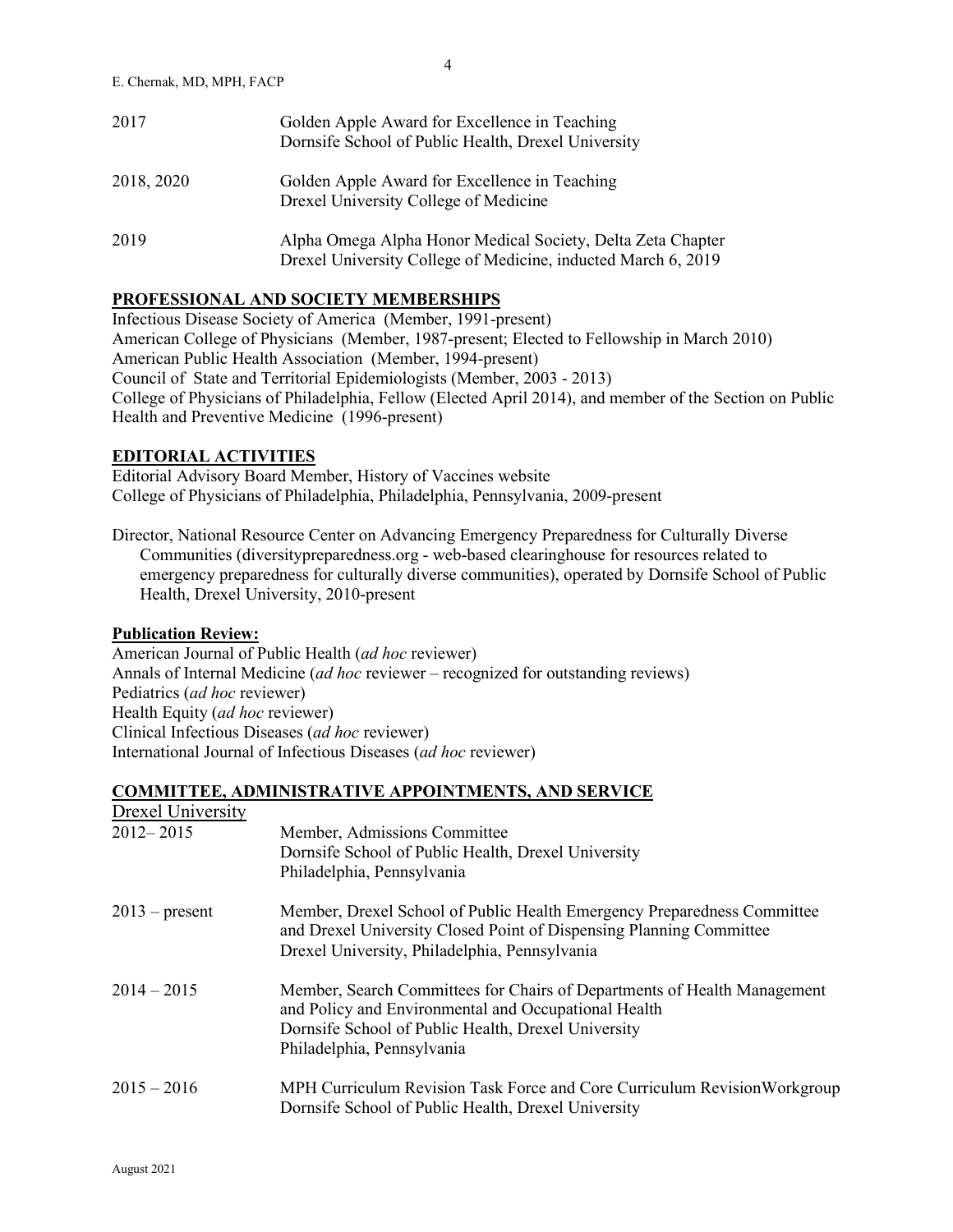|                                                      | Philadelphia, Pennsylvania                                                                                                                                              |
|------------------------------------------------------|-------------------------------------------------------------------------------------------------------------------------------------------------------------------------|
| $2016$ - present                                     | Member, Executive Committee of the Faculty (Vice Chair 2018/19;<br>Chair, 2019/20)<br>Dornsife School of Public Health, Drexel University<br>Philadelphia, Pennsylvania |
| 2018-2019                                            | Dean's 5-year Review Committee, Dornsife School Public Health<br><b>Drexel University</b>                                                                               |
| $2018$ – present                                     | Professionalism Advisory Board (Faculty Advisor for Students)<br>Drexel University College of Medicine                                                                  |
| $2019 - 2020$                                        | Member, Program Alignment Review Committee<br>Department of Environmental and Occupational Health<br>Dornsife School of Public Health, Drexel University                |
| $2019$ – present                                     | Interviewer, Medical school applicants<br>Drexel University College of Medicine                                                                                         |
| 2020-present                                         | Chair, Scientific Advisory Committee<br>Drexel University COVID Pandemic Response Oversight Committee<br>Philadelphia, Pennsylvania                                     |
| 2020-present                                         | Member, Essential Travel Review Committee, Office Global Engagement<br>Drexel University (advises re: travel policy during COVID pandemic)                              |
| 2020-present                                         | Member, Ad hoc Task Force on Shared Governance<br>Dornsife School of Public Health, Drexel University                                                                   |
| 2020-2021                                            | Member, School Council (pilot)<br>Dornsife School of Public Health, Drexel University                                                                                   |
| <b>Extramural and Community Service</b><br>1991-1994 | Member, Formulary Committee<br><b>Ambulatory Health Services</b><br>Philadelphia Department of Public Health<br>Philadelphia, Pennsylvania                              |
| 1991-1994                                            | Co-Chair, Clinical Care Subcommittee<br>Planning and Evaluation Committee<br>The Philadelphia AIDS Consortium<br>Philadelphia, Pennsylvania                             |
| 1992-1997                                            | Member, Committee on the Protection of Human Subjects<br>(Institutional Review Board)<br>Philadelphia Department of Public Health<br>Philadelphia, Pennsylvania         |
| 1992 - 1997                                          | Board Member, Philadelphia FIGHT (Field Initiating Group for HIV Trials)<br>Community Research Initiative of Philadelphia                                               |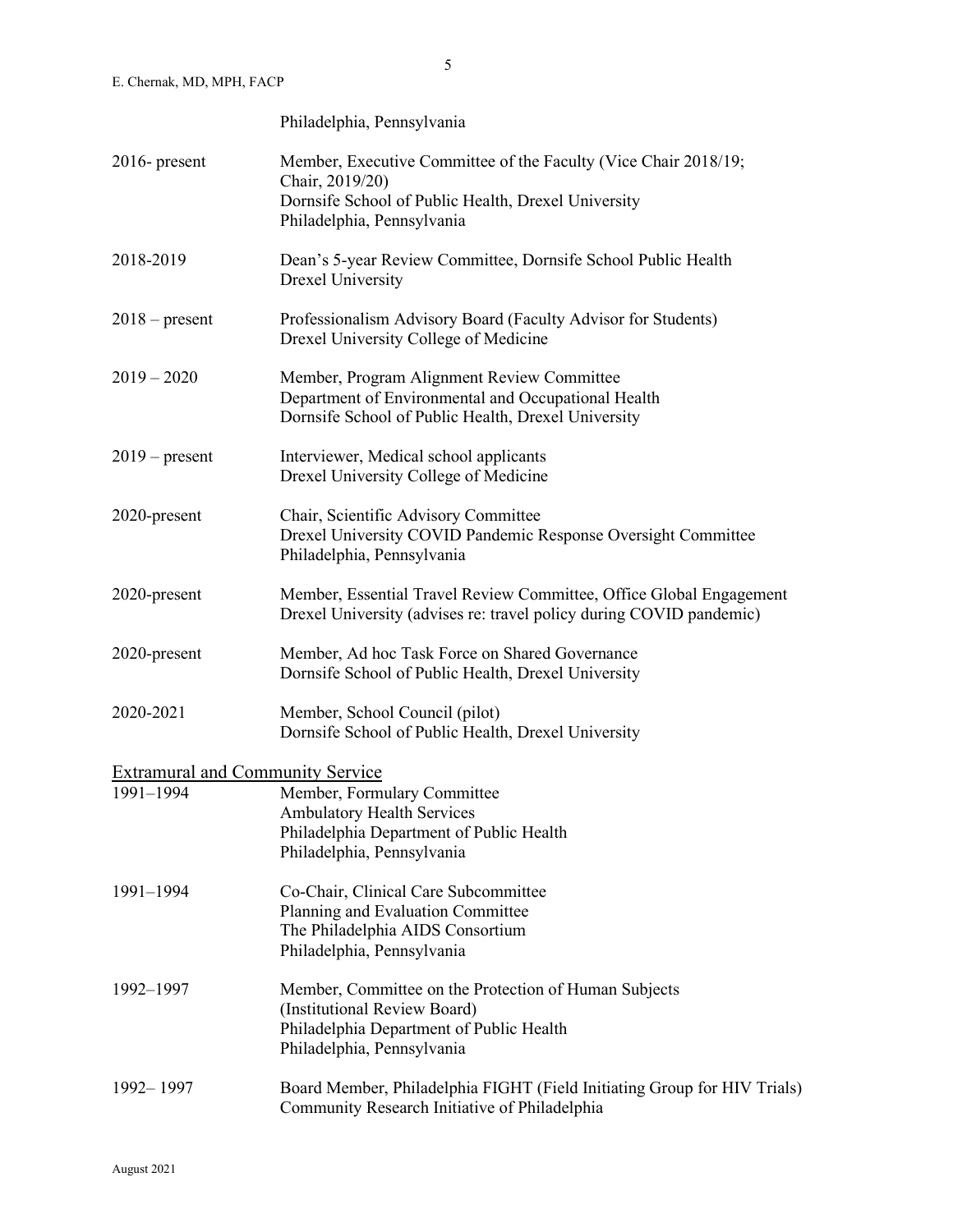|               | Philadelphia, Pennsylvania                                                                                                                                                                             |
|---------------|--------------------------------------------------------------------------------------------------------------------------------------------------------------------------------------------------------|
| $1992 - 1994$ | Board Member, Circle of Care<br>Pediatric AIDS Demonstration Grant Project<br>Philadelphia, Pennsylvania                                                                                               |
| 1992-1994     | Member, District Health Centers Task Force<br>City of Philadelphia Department of Public Health<br>Philadelphia, Pennsylvania                                                                           |
| $1993 - 1994$ | Board Member, The Philadelphia AIDS Consortium<br>Philadelphia, Pennsylvania (Regional HIV Planning Council)                                                                                           |
| $1993 - 1994$ | Member, Planning and Evaluation Committee<br>The Philadelphia AIDS Consortium<br>Philadelphia, Pennsylvania                                                                                            |
| $1995 - 2002$ | Member, Professional Advisory Board<br>Visiting Nurse Association of Greater Philadelphia<br>Philadelphia, Pennsylvania                                                                                |
| $2001 - 2006$ | Public Health Subcomittee Chair (2001-2005) and Member<br>Southeastern Pennsylvania Regional Counterterrorism Task Force and Delaware<br>Valley Regional Bioterrorism Working Group                    |
| $2006 - 2007$ | Member, Philadelphia Emergency Preparedness Review Committee (convened<br>by Mayor Street to assess City of Philadelphia's preparedness for emergencies)<br>Public Health and Hospitals Sub-committee  |
| $2007 - 2014$ | Advisory Board, Disaster Medicine and Management Program<br>Philadelphia University, Philadelphia, Pennsylvania                                                                                        |
| $2007 - 2009$ | Member, Infection Control Committee<br>Philadelphia Department of Public Health<br>Philadelphia, Pennsylvania                                                                                          |
| $2008 - 2009$ | Founding Member, Philadelphia Ad-hoc Task Force to Address Hepatitis B<br>Infection in Asian-Pacific Islanders<br>Philadelphia, Pennsylvania                                                           |
| $2008 - 2014$ | Member, Advisory Committee to Joint State Government Commission to Update<br>Pennsylvania's Public Health Law (authorized by 2007 Pennsylvania Senate<br>Resolution No. 194), Harrisburg, Pennsylvania |
| $2009 - 2018$ | Community Member, Childrens Hospital of Philadelphia<br>Infection Prevention and Control Committee of the Medical Staff<br>Philadelphia, Pennsylvania                                                  |
| $2011 - 2016$ | Member, Statewide Advisory Committee for Preparedness<br>Pennsylvania Department of Health                                                                                                             |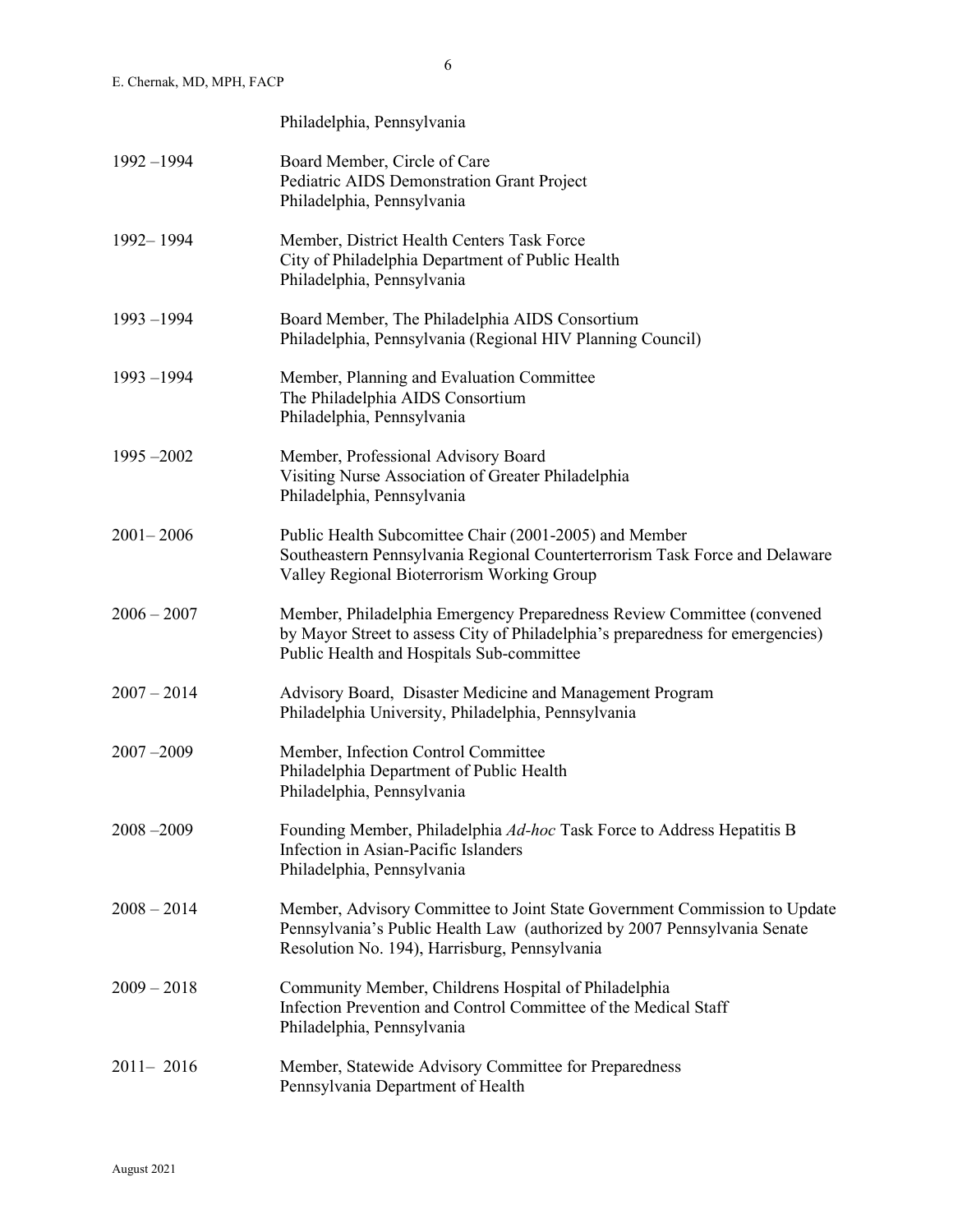| $2012 - 2016$    | Member, Stakeholder Group, Community Health Resilience Initiative<br>U.S. Department of Homeland Security |
|------------------|-----------------------------------------------------------------------------------------------------------|
| $2017$ – present | Member and Coordinator, Infection Control Committee and Emergency<br><b>Management Committees</b>         |
|                  | Division of Ambulatory Health Services                                                                    |
|                  | Philadelphia Department of Public Health                                                                  |
|                  | Philadelphia, Pennsylvania                                                                                |

#### **EDUCATIONAL ACTIVITIES**

Courses at Dornsife School of Public Health:

Overview of Global Health, Introduction to Environmental and Occupational Health, Public Health Emergency Preparedness, Preparation for Independent Work in Public Health, Microbes in Public Health Practice

#### Courses at Drexel University College of Medicine:

Frontiers 1 and 2 Course Director (course in pre-clinical phase of medical school: topics in statistics, epidemiology, research in health sciences, health care policy, US health system, health care quality and improvement, public health and prevention)

Preceptor for Professionalism Formation course, Phase 2 medical students

## Academic Programs, Drexel University:

| $2016$ - present | Director, MD/MPH Dual Degree Program, Drexel University                       |
|------------------|-------------------------------------------------------------------------------|
| $2017$ – present | Director Public Health Scholars Program, Drexel University College of Medicne |
| $2018$ – present | Director, Graduate Minor in Infectious Diseases, Dornsife School of Public    |
|                  | Health                                                                        |
| $2019$ – present | Director, Graduate Minor in Public Health Emergency Preparedness, Dornsife    |
|                  | School of Public Health                                                       |
| $2020$ – present | Director, Certificate in Infection Prevention and Control, Dornsife School of |
|                  | Public Health                                                                 |

# Advising and Mentoring

Philadelphia Department of Public Health:

| 1996          | Community preceptor at Philadelphia Department of Public Health for Temple University<br>Internal Medicine Resident Susan Franzel-Levine, MD, MPH, Public Health Rotation<br>during Internal Medicine residency. Student was winner of Kass Award from Infectious<br>Diseases Society of America for survey of Philadelphia clinical laboratories re: drug-<br>resistance and Streptococcus pneumoniae. |
|---------------|---------------------------------------------------------------------------------------------------------------------------------------------------------------------------------------------------------------------------------------------------------------------------------------------------------------------------------------------------------------------------------------------------------|
| 2003          | Served as community preceptor at Philadelphia Department of Public Health for Drexel<br>University Public Health Student (Nilani Jayatilaka, MPH), Masters Project (Capacity<br>assessement of emergency preparedness capabilities of Federal Health Centers in<br>Philadelphia.)                                                                                                                       |
| $2002 - 2009$ | Field Supervisor for CDC Epidemic Intelligence Service Officers (EIS) assigned to<br>Philadelphia Department of Public Health Division of Disease Control; 2002-2004,<br>2005-2007, 2007-2009.                                                                                                                                                                                                          |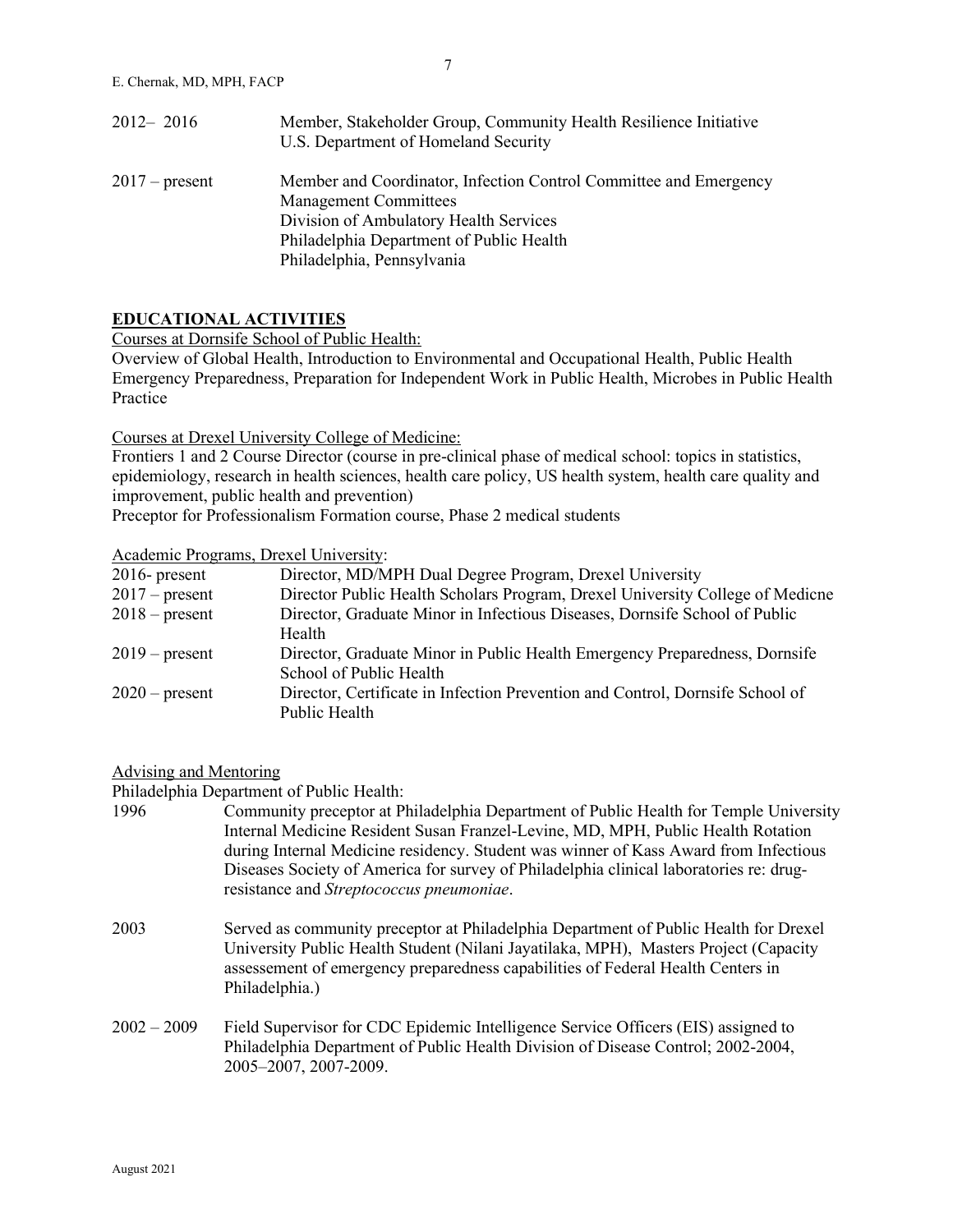#### Drexel University, 2010-present:

Masters students in public health (MPH degree) thesis advisor:

Ashley Kenworthy Orr, Terry Dugan, Anastasiya Kamenko, Demetrios Pazaharias, Julia Wells, Anna Katenta, Asha Dorsey, Audun Lier, Ry Bloomdahl, Shannon Keisling, Yetunde Akinde, Brian Lefchak, Julie Hyppolite, Heather Conway, Sierra Wallace, Amanda Spear, Peyton Scott, Karen Lazarus, Janelle Edwards, Casey Leech, Josh Dossick, Stephanie Steiner, Patrycja Dziekonska

#### Doctoral students:

Suzy Redington, DrPH 2017, Drexel University Dornsife School of Public Health, Department of Community Health and Prevention. "Examining the Perceived Willingness and Ability of Public Works Staff to Respond During a Public Health Emergnecy: A Mixed Methods Study."

Rachel Peters, DrPH 2020, Drexel University Dornsife School of Public Health, Department Health Management and Policy. "Health Status and Health Care Utilization Among Insured and Uninsured Patients in Urban Federally Qualified Health Centers" and A Mixed Methods Analysis of Reasons for Being Uninsured Among Patients at an Urban FQHC." and "Policy Analysis: Strategies to Increase Health Insurance Uptake Among Community Health Center Patients."

Erica Smith, PhD 2019, Drexel University Dornsife School of Public Health, Department of Epidemiology. "Social Determinants of Health as Upstream Risk Factors for *Salmonella* and *Campylobacter* Infections in Pennsylvania."

Nguyen Tran, PhD candidate Drexel University Dornsife School of Public Health, Department of Epidemology. "Evaluating the Mechanism of Behavioral Risk Compensation due to HIV Preexposure Prophylaxis among Gay, Bisexual and Men Who Have Sex with Men."

Meredith Parrado, Doctor of Health Science candidate, Drexel University College of Nursing and Health Professions. "A Quantitative Analysis of national Public Health and Preparedness Frameworks and their Impact on Community and At-Risk Population Preparedness in Fifty States and Washington, DC"

# **CLINICAL ACTIVITIES (Current)**

| $2009 - present$ | Infectious Disease/Internal Medicine clinician<br>Division of Ambulatory Health Services, Philadelphia Department of Public<br>Health                                                                        |
|------------------|--------------------------------------------------------------------------------------------------------------------------------------------------------------------------------------------------------------|
| $2017$ – present | Member and Coordinator, Infection Control Committee and Emergency<br>Management Committees, Division of Ambulatory Health Services<br>Philadelphia Department of Public Health<br>Philadelphia, Pennsylvania |

#### **SUPPORT – FUNDED GRANTS AND CONTRACTS**

1992-1994 Family-Centered HIV Care Program, Strawberry Mansion Health Center, Philadelphia Department of Public Health, supported through the Circle of Care, Ryan White Title IV, **HRSA**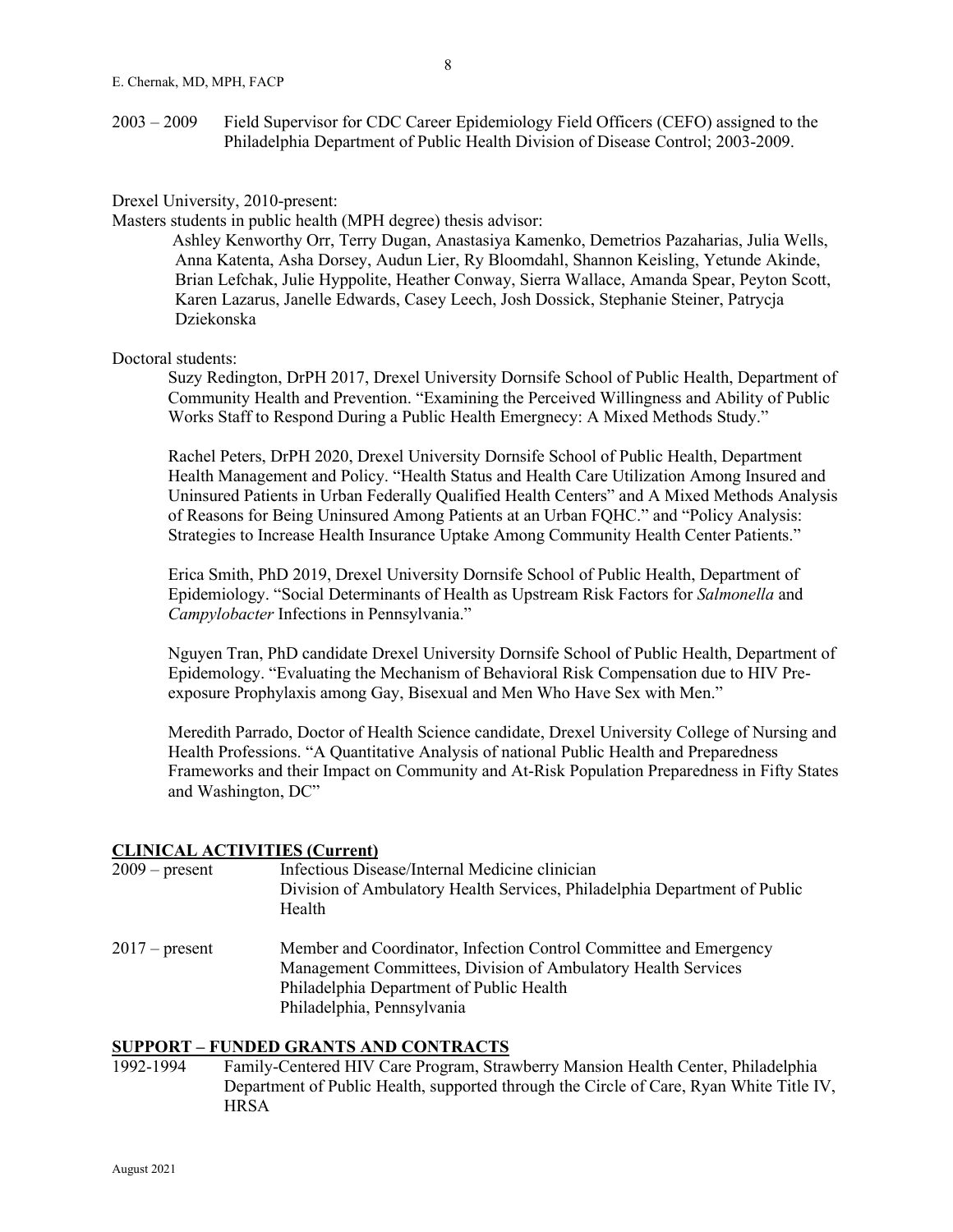|               | Role: Project Director/Principal Investigator                                                                                                                                                                                                                                                                    |
|---------------|------------------------------------------------------------------------------------------------------------------------------------------------------------------------------------------------------------------------------------------------------------------------------------------------------------------|
| 1993-1994     | HIV Early Intervention Program in West Philadelphia, Philadelphia Department of Public<br>Health, Ryan White Title IIIb, HRSA<br>Role: Project Director                                                                                                                                                          |
| 1993-1994     | HIV Early Intervention Demonstration Project in North Philadelphia, Philadelphia<br>Department of Public Health, Centers for Disease Control and Prevention<br>Role: Project Director                                                                                                                            |
| $2005 - 2006$ | CDC Health Alert Network Grant Award to Philadelphia Department of Public Health<br>(H75/CCH324930-01)/CC Johnson, Principal Investigator<br>Role: Project Director                                                                                                                                              |
| $2000 - 2003$ | Metropolitan Medical Response System, Biological Preparedness<br>Department of Health and Human Services, UPHS Region III<br>Pennsylvania Emergency Management Agency, Philadelphia Office Emergency<br>Management<br>Role: Public Health Coordinator for Biological Response Plan                               |
| $2004 - 2009$ | CDC Public Health Preparedness Cooperative Agreement /Pandemic Preparedness,<br>Contract with Pennsylvania Department of Health<br>Role: Project Manager, 2004-2008                                                                                                                                              |
| $2007 - 2009$ | CDC Cooperative Agreement with Philadelpha Department of Public Health, Enhanced<br>Epidemiology and Laboratory Capacity (ELC) for Infectious Diseases (PA 99032,<br>Philadelphia Department of Public Health, C. Johnson Principal Investigator).<br>Role: Public Health Physician/Project oversight, 2007-2009 |
| $2007 - 2009$ | CDC Cooperative Agreement with Philadelphia Department of Public Health<br>Adult Viral Hepatitis Coordination Grant<br>Role: Project Manager                                                                                                                                                                     |
| 2011-2016     | Pennsylvania Department of Health Contract with Drexel University. Total funding<br>\$1,613,485; Direct: \$1,372,047<br>Public Health Risk Assessment and Community Preparedness Projects for the<br>Philadelphia Metropolitan Area and Commonwealth of Pennsylvania<br>Role: Principal Investigator             |
| $2012 - 2013$ | Integrating Human Service Agencies into Emergency Preparedness Planning and<br>Response. Total funding \$59,395; Direct \$53,030<br>Grant from the United Way of Southeastern Pennsylvania, January 2012 – June 2013<br>Role: Principal Investigator                                                             |
| 2013-2013     | Ethical Issues Related to Vaccine Mandates in Healthcare Professionals (white paper)<br>Grant from National Vaccine Program Office (PI: Yudell) Total funding \$26,395<br>US Department of Health and Human Services, January 2013-July 2013<br>Role: Co-Investigator                                            |
| $2014 - 2016$ | Impact of Public Health Laws on Electronic Disease Surveillance. Total funding<br>\$190,433; Direct: \$170,030                                                                                                                                                                                                   |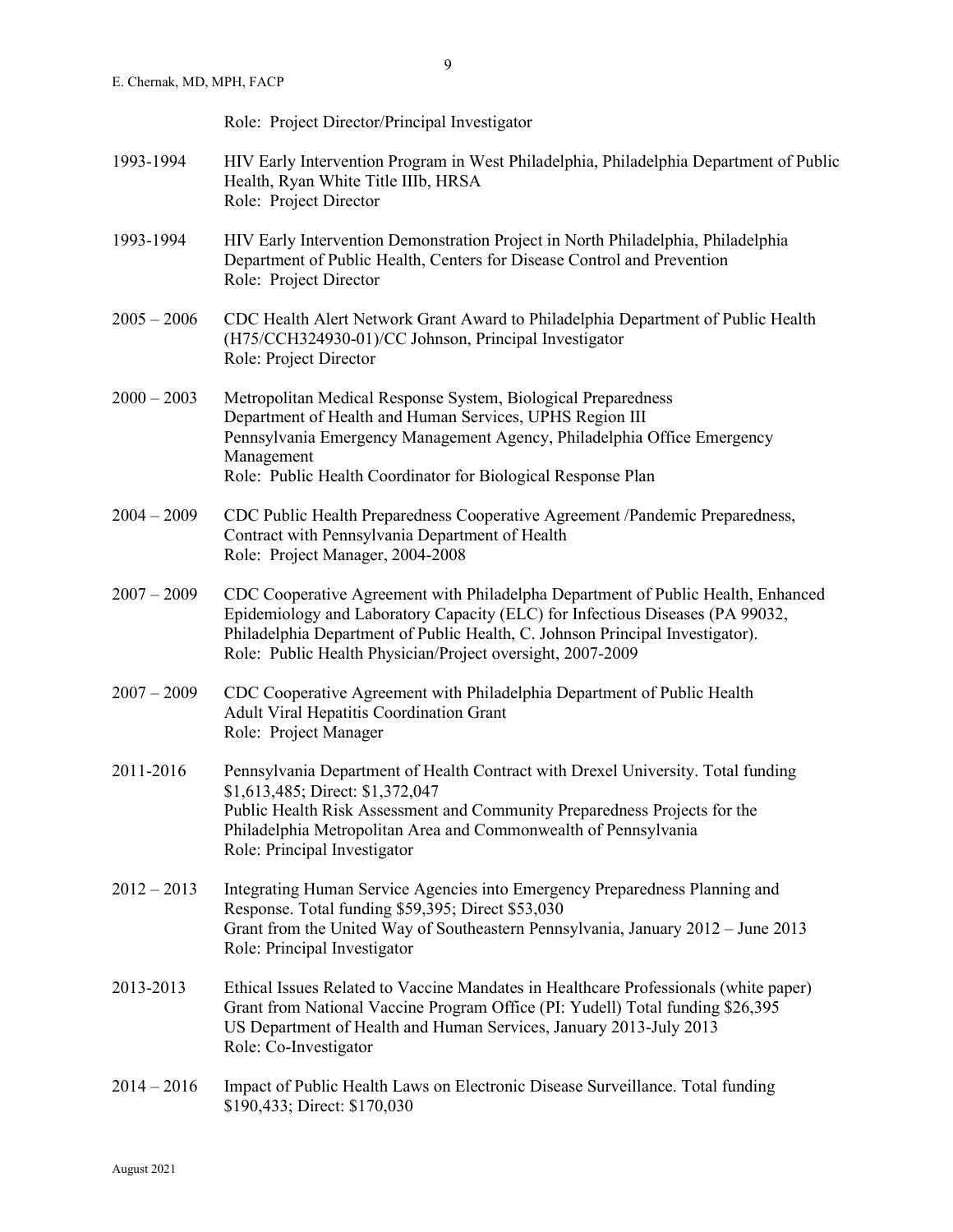|               | Grant from Robert Wood Johnson Foundation (PI: Buehler/Purtle)<br>Role: Co-Investigator                                                                                                                                                                                                                                        |
|---------------|--------------------------------------------------------------------------------------------------------------------------------------------------------------------------------------------------------------------------------------------------------------------------------------------------------------------------------|
| 2016-2019     | Effective Communications in Public Health Emergencies – Developing Community<br>Centered Tools for People with Special Health CareNeeds. Total funding \$1,147,856;<br>(Direct: \$733,591)<br>Center for Disease Control and Prevention, BAA 2016-N-17770<br>Role: Principal Investigator                                      |
| 2018          | Climate and Urban Systems Partnership (CUSP). Total funding \$2,000<br>Collaboration with Physicians for Social Responsibility and Philadelphia academic<br>health centers, Philadelphia Chapter; grant for educational program development<br>Franklin Institute, Philadelphia, Pennsylvania<br>Role: Lead, Drexel University |
| 2018          | Public Health Risk Assessment Analysis Project for Southeastern Pennsylvania<br>Region and 5 SE PA counties; Total funding \$10,000<br>Sponsored by Chester County Health Department<br>Role: Principal Investigator                                                                                                           |
| $2018 - 2022$ | Home Assessments for Patients and Families with Special Health Care Needs:<br>Developing Tools, Communication Strategies, and Standards (PI: Turchi). Total<br>funding \$1,619,304 (Direct: \$1,034,699)<br>Centers for Disease Control and Prevention, BAA 2018 - 67817<br>Role: Co-Investigator                              |
| $2019 - 2020$ | Grace and Harold Memorial Sewell Fund, Health Science Librarian Fellowship in<br>Public Heath and Preparedness. Total funding \$70,000.<br>Role: PI                                                                                                                                                                            |
| $2019 - 2020$ | Review and Evaluation Human Health Effects and Toxoicology Data, Epidemology<br>Studies, Reports for PFAS (PI: Hamilton), PA Department Environmental Protection<br>Total funding \$315,073 (Direct \$137,427).<br>Role - key personnel                                                                                        |
| $2020 - 2021$ | Training and Protocols for Safe Disinfection Practices in Schools, Day Care Centers (PI:<br>Fagliano), PA Department of Health/CDC. Total funding \$34,000 (\$29,488 Direct).                                                                                                                                                  |

# **BIBLIOGRAPHY**

## **Publications (peer-reviewed)**

Role: Co-I

**Chernak ED**, Dubin G, Henry D, Naides SJ, Hodinka RL, MacGregor RR, Friedman HM. Infection due to parvovirus B19 in patients infected with human immunodeficiency virus. Clinical Infectious Diseases 1995;20:170-173.

Dubin G, **Chernak ED**, Friedman HM. Letter. Clinical Infectious Diseases. 1996;22:199-200. Sikand VK, Halsey N, Krause PJ, Sood SK, Geller R, Van Hoecke C, Buscarino C, Parenti D. Safety and immunogenicity of a recombinant *Borrelia burgdorferi* outer surface protein A vaccine against lyme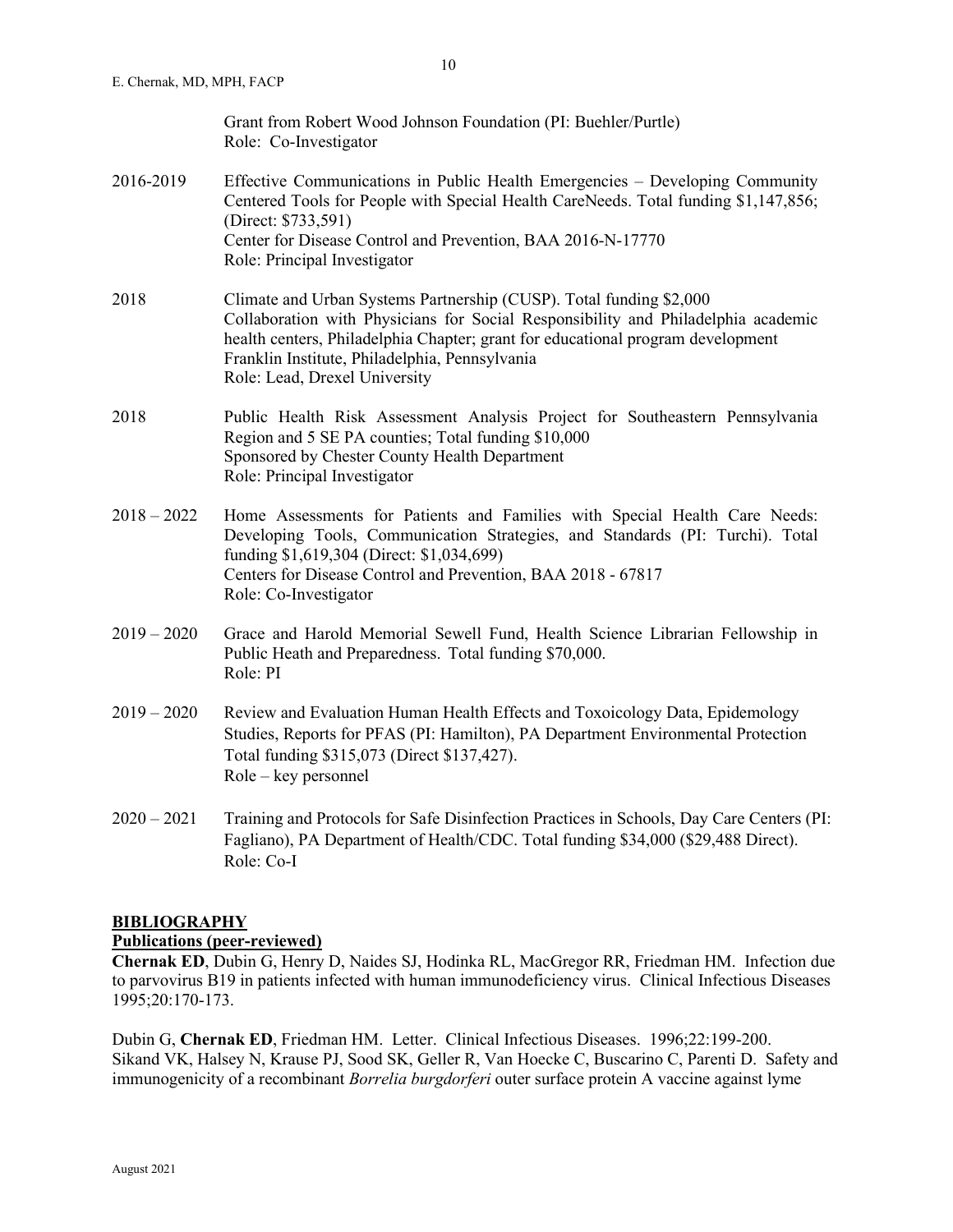disease in healthy children and adolsecents: a randomized controlled trial. Pediatrics 2001: 108:123-128. (drafted manuscript for SmithKline Beecham).

Centers for Disease Control and Prevention. Outbreaks of *Escherichia coli* O157:H7 infections among children associated with farm visits – Pennsylvania and Washington, 2000. MMWR Morbidity Mortality Weekly Report. 2001;50/(15) 293-7. (contributed to report).

"Public Health Dispatch – Outbreak of Listeriosis –- Northeastern United States, 2002." MMWR. 2002. 51(42): 950-1. (contributed to report).

"Severe Clostridium difficile-associated disease in populations previously at low risk – four states, 2005." MMWR 2005. 54(47);1201-1205. **E Chernak**, CC Johnson, Philadelphia Department of Public Health; A Weltman, Pennsylvania Department of Health; LC McDonald, Lwiggs, G Killgore, A Thompson, Division o Healthcare Quality Promotion, National Center for Infectious Diseases, Centers for Disease Control and Prevention (CDC); M LeMaille-Williams, E Tan, FM Lewis, EIS Officers, CDC.

Sami L. Gottlieb, E. Claire Newbern, Patricia M. Griffin, Lewis M. Graves, R. Michael Hoekstra, Nicole L. Baker, Susan B. Hunter, Kristin G. Holt, Fred Ramsey, Marcus Head, Priscilla Levine, Geraldine Johnson, Dianna Schoonmaker-Bopp, Vasudha Reddy, Laura Kornstein, Michal Gerwel, Johnson Nsubuga, Leslie Edwards, Shelley Stonecipher, Sharon Hurd, Deri Austin, Michelle A. Jefferson, Suzanne D. Young, Kelley Hise, **Esther D. Chernak,** Jeremy Sobel, and the Listeriosis Outbreak Working Group. Multistate outbreak of listeriosis linked to turkey deli meat and subsequent changes in US regulatory policy. Clinical Infectious Diseases 2006: 42: 29 – 36.

Lewis FMT, **Chernak E**, Goldman E, Li Y, Karem K, Damon IK, et al. Ocular vaccinia infection in laboratory worker, Philadelphia, 2004. Emerg Infect Dis [serial on the Internet]. 2006 Jan . Available from [http://www.cdc.gov/ncidod/EID/vol12no01/05-1126.htm.](http://www.cdc.gov/ncidod/EID/vol12no01/05-1126.htm)

Agocs M, Fitzgerald S, Alles S, Sale GJ, Spain V, Jasper E, Grace TL, **Chernak E**. Field testing a headof-household method to dispense antibiotics. Biosecurity and Bioterrorism 2007;5(3):255-267.

Uscher-Pines L, **Chernak E**, Alles S, Links J. College and university planning for pandemic influenza: a survey of Philadelphia schools. Biosecurity and Bioterrorism 2007;5(3):249-254.

Sinclair JR, Newton A, Hinshaw K, Fraser G, Ross P, **Chernak E**, et al. Tularemia in a park, Philadelphia, Pennsylvania [letter]. Emerg Infect Dis [serial on the Internet]. 2008 September. Available from [http://www.cdc.gov/EID/content/14/9/1482.htm.](http://www.cdc.gov/EID/content/14/9/1482.htm)

"Human Orf Infection from Household Exposures – United States, 2009-2011." Centers for Disease Control and Prevention, Morbidity Mortality Weekly Report, April 13, 2012 / 61(14);245-248. Reported by Isaac I Bogoch, MD, Rajesh T. Gandhi, MD, Yuval Bibi, MD, Voraphat Dejsuphong, MD, Catherine M. Brown, DVM, David Enis, MD, George Cotsarelis, MD, **Esther Chernak, MD**, Donald Poretz, MD, Whitni Davidson, MPH, Hui Zhao, MD, Yu Li, PhD,. Jennifer M. Bass, Danielle M. Tack, DVM, EIS Officer, CDC. Corresponding contributor: Jennifer M. Bass.

Hipper T, Orr A, **Chernak E.** Are Human service agencies ready for disasters? Findings from a mixed methods needs assessment and planning project. Health Security 2015;13(2)106-114.

Cynthia F. Hinton, Stephanie E. Griese, Michael R. Anderson, **Esther Chernak**, Georgina Peacock, Phoebe G. Thorpe,; Nicole Lurie."CDC Grand Rounds: Addressing Preparedness Challenges for Children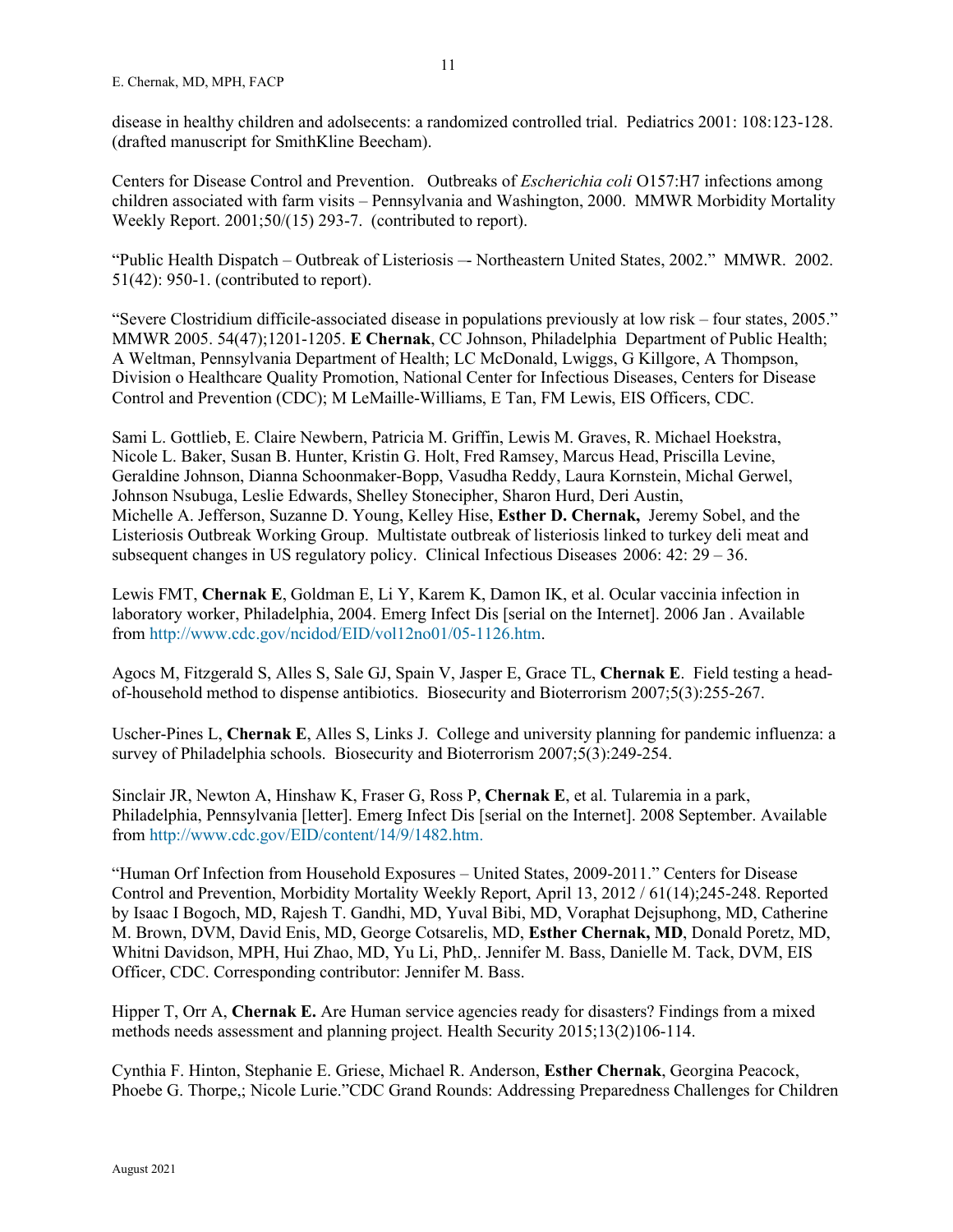in Public Health Emergencies." Centers for Disease Control and Prevention, Morbidity and Mortality Weekly Report, September 11, 2015/ 64(35);972-974.

Purtle J, Field RI, Hipper T, Nash-Arot J, **Chernak, E**, Buehler JW. The Impact of Law on Syndromic Disease Surveillance Implementation, Journal of Public Health Management and Practice 2017; (published ahead of print).

Peters R, Hipper T, **Chernak E**. Primary Care Medical Practices – Are Community Healthcare Providers Ready for Disasters? Disaster Medicine Public Health Preparedness, February 2018 available at https://doi.org/10.1017/dmp.2018.13

Hipper T, Davis R, Turchi R, Massey P, Lubell K, Pechta L, Rose D, Franks F, Brisenio L, Wolkin A, **Chernak E**. The Disaster Information Needs of Families of Children with Special Healthcare Needs: A Scoping Review. Health Security, May/June 2018, volume 16(3).

Peters R, Hipper T, Kricun H, **Chernak E**. A Quantitative Public Health Risk Assessment Tool Planning for At-Risk Populations. American Journal of Public Health, 2019;109:(S4) pp S286-289. doi: 10.2105/AJPH.2019.305181)

# **Books, Chapters**

**Chernak ED**, DiNubile M. Infections in the Pharmacologically Immunosuppressed Patient. In: Mandell BF, ed., Acute Rheumatic and Immunological Diseases: Management of the Critically Ill Patient. New York: Marcel Dekker, 1994:27-56. (chapter)

**E. Chernak**. Planning and Budgeting for Public Health Emergencies. In: Levy B. editor, Mastering Public Health – Essential Skills for Effective Practice. Oxford University Press. 2012. (chapter)

**Chernak, Esther**. Evolving and Emerging Threats – New Disease Patterns and Resistant Microbial Strains. In: LeBlanc TT and Kim-Farley R., eds. Public Health Emergencies: Case Studies, Competencies, and Essential Services of Public Health. Springer Publishing, December 2021 (chapter)

# **Other Communications: White Papers, Educational Programs**

Preparing for Public Health Emergencies: A Planning Aid for Public Health and Health Care Professionals, February 2013 [Preparing for Public Health Emergencies: A Planning Aid for Public Health](https://drexel.edu/dornsife/research/centers-programs-projects/center-for-public-health-readiness-communication/our-projects/planning-aid/)  [and Healthcare Professionals | Drexel Dornsife School of Public Health](https://drexel.edu/dornsife/research/centers-programs-projects/center-for-public-health-readiness-communication/our-projects/planning-aid/) (sponsored by PA DOH/CDC)

Ensuring the Delivery of Human Services in Disasters: A White Paper for Southeastern Pennsylvania, June 201[3 Ensuring the Delivery of Human Services in Disasters | Drexel Dornsife School of Public](https://drexel.edu/dornsife/research/centers-programs-projects/center-for-public-health-readiness-communication/our-projects/hsa-resources/)  [Health](https://drexel.edu/dornsife/research/centers-programs-projects/center-for-public-health-readiness-communication/our-projects/hsa-resources/) (sponsored by United Way of Southeastern Pennsylvania).

Integrating Community Pediatricians into Public Health Preparedness and Response – white paper and Communications Toolkit for Pediatric Practices, June 2013 [Integrating Community Pediatricians into](https://drexel.edu/dornsife/research/centers-programs-projects/center-for-public-health-readiness-communication/our-projects/peds-resources/)  [Public Health Preparedness & Response | Drexel Dornsife School of Public Health](https://drexel.edu/dornsife/research/centers-programs-projects/center-for-public-health-readiness-communication/our-projects/peds-resources/) (sponsored by PA DOH/CDC)

Guidelines for Responder Safety in Public Health Emergencies: A Framework for the PA Department of Health (also presented at National Preparedness Summit), June 2014 [Responder PH Safety](https://drexel.edu/%7E/media/Files/dornsife/CPHRC/Responder%20PH%20Safety%20Guidance_Final_2014.ashx?la=en)  [Guidance\\_Final\\_2014.ashx \(drexel.edu\)](https://drexel.edu/%7E/media/Files/dornsife/CPHRC/Responder%20PH%20Safety%20Guidance_Final_2014.ashx?la=en) (sponsored by PA DOH/CDC)

Primary Care Medical Practices and Public Health Preparedness – Checklist, planning guidance and other emergency readiness tools for medical practices, June 2014 [Primary Care Medical Practices](https://drexel.edu/dornsife/research/centers-programs-projects/center-for-public-health-readiness-communication/our-projects/pcp-resources/) and Public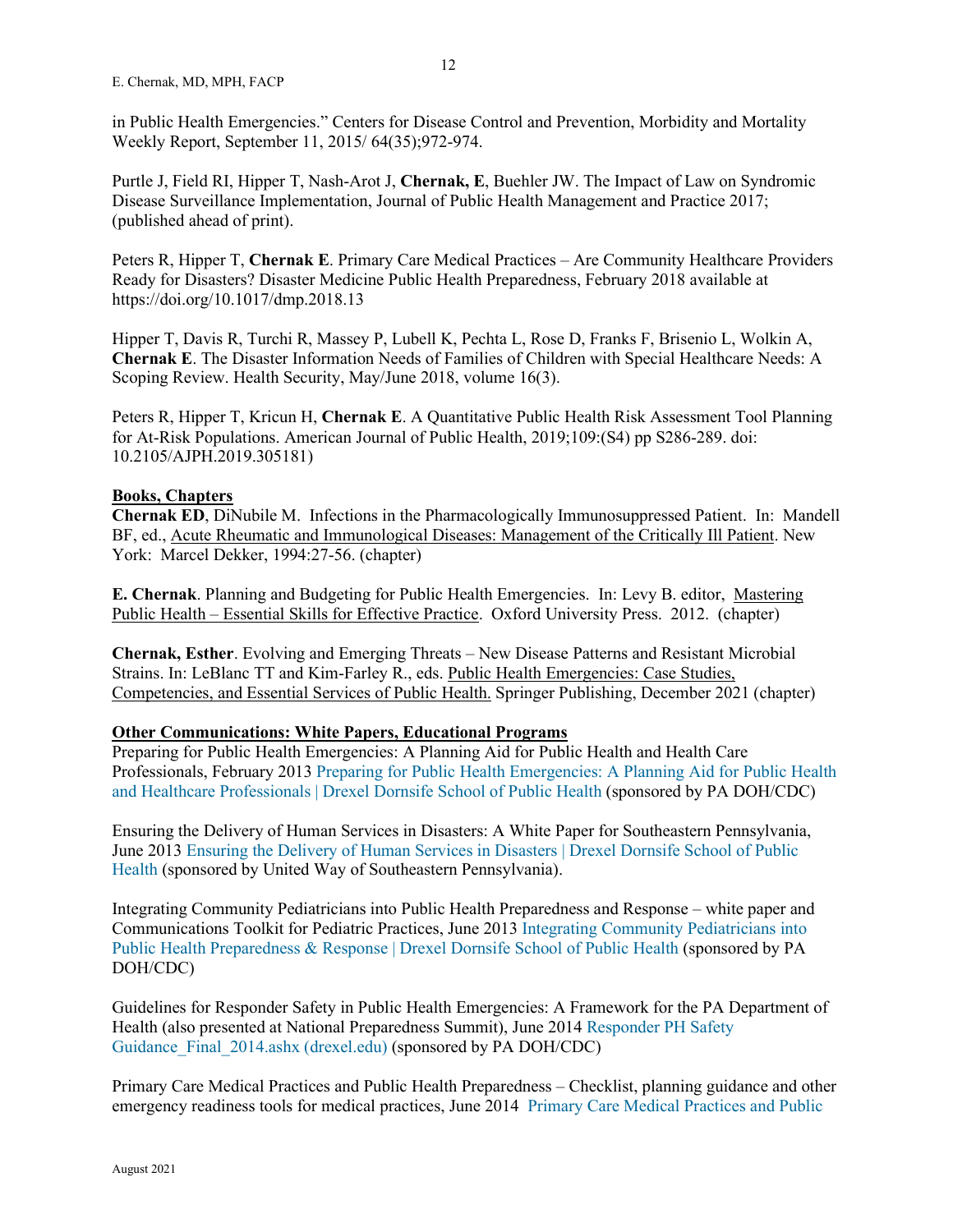E. Chernak, MD, MPH, FACP

[Health Emergency Preparedness | Drexel Dornsife School of Public Health](https://drexel.edu/dornsife/research/centers-programs-projects/center-for-public-health-readiness-communication/our-projects/pcp-resources/) (sponsored by PA DOH/CDC).

"Emergency Preparedness and Primary Care Medical Practices" Series of six webinars sponsored by Drexel University School of Public Health and PA Department of Health, in collaboration with the Pennsylvania Medical Society and Pennsylvania Academy of Family Physicians, January 2015; archived and available at [https://www.pamedsoc.org/learn-lead/topics/emergency-preparedness.](https://www.pamedsoc.org/learn-lead/topics/emergency-preparedness)

Social Media Message Library – web-based resource for public health and health care professionals to support communications during public health emergencies. [Social Media Message Library | Drexel](https://drexel.edu/dornsife/research/centers-programs-projects/center-for-public-health-readiness-communication/social-media-library/)  [Dornsife School of Public Health](https://drexel.edu/dornsife/research/centers-programs-projects/center-for-public-health-readiness-communication/social-media-library/) (sponsored by PA DOH/CDC)

Risk, Crisis, and Emergency Communication Video Training Series – web-based trainings in crisis communication for public health and health care professionals. [Risk, Crisis, and Emergency](https://drexel.edu/dornsife/research/centers-programs-projects/center-for-public-health-readiness-communication/risk-crisis-emergency-video-training-series/)  [Communication Video Training Series | Drexel Dornsife School of Public Health](https://drexel.edu/dornsife/research/centers-programs-projects/center-for-public-health-readiness-communication/risk-crisis-emergency-video-training-series/) (sponsored by PA DOH/CDC)

Disaster Preparedness Toolkit for Families with Children with Special Health Care Needs, 2021. [Disaster](https://drexel.edu/dornsife/research/centers-programs-projects/center-for-public-health-readiness-communication/disaster-preparedness-toolkit/)  [Preparedness Toolkit for Families with Children with Special Health Care Needs | Drexel Dornsife](https://drexel.edu/dornsife/research/centers-programs-projects/center-for-public-health-readiness-communication/disaster-preparedness-toolkit/)  [School of Public Health](https://drexel.edu/dornsife/research/centers-programs-projects/center-for-public-health-readiness-communication/disaster-preparedness-toolkit/) (sponsored by CDC).

## **INVITED LECTURES AND PRESENTATIONS**

"Clinical Care and HIV Disease," presentation to The Philadelphia AIDS Consortium (Regional Ryan White HIV Planning Council), September 30, 1992.

Testimony at Philadelphia City Council Hearings addressing HIV, Tuberculosis, and Sexually Transmitted Diseases, on behalf of Philadelphia Department of Public Health. "HIV Clinical Services provided by the Department of Public Health," May 5, 1993.

"Early Intervention Demonstration Project in North Philadelphia," presentation to the Centers for Disease Control and Prevention External Review Committee for CTRPN HIV/AIDS Programs (Counseling, Testing, Referral, and Partner Notification), Atlanta, Georgia, June 21, 1993.

"Comprehensive Care for Women with HIV-Infection - A Model of Service Delivery," Plenary Session presentation to Pediatric Demonstration Project Grantees, (Ryan White Title IV), HRSA-Bureau of Maternal Child Health, Baltimore, Maryland, November 10, 1993.

"Cryptosporidiosis in Philadelphia," Northeast Regional Epidemiology Conference, Gettysburg, Pennsylvania, October 24, 1996.

"Infectious Diseases and their Control in Child Care Centers," Delaware Valley Association for Education of Young Children Annual Meeting, Philadelphia, Pennsylvania, April 26, 1996 (lecture also given to same conference March 16, 1997).

"Response to Terrorism in Philadelphia – Health Department Experience in the Fall of 2002," American Public Health Association Annual Meeting, November 11, 2002, Philadelphia, PA. "Coordinating the Medical Response – Integrating Medical Facilities with Other Response Agencies," Senior Leaders Homeland Security Summit, Federal Emergency Management Agency Region III, Philadelphia, PA, November 12, 2002.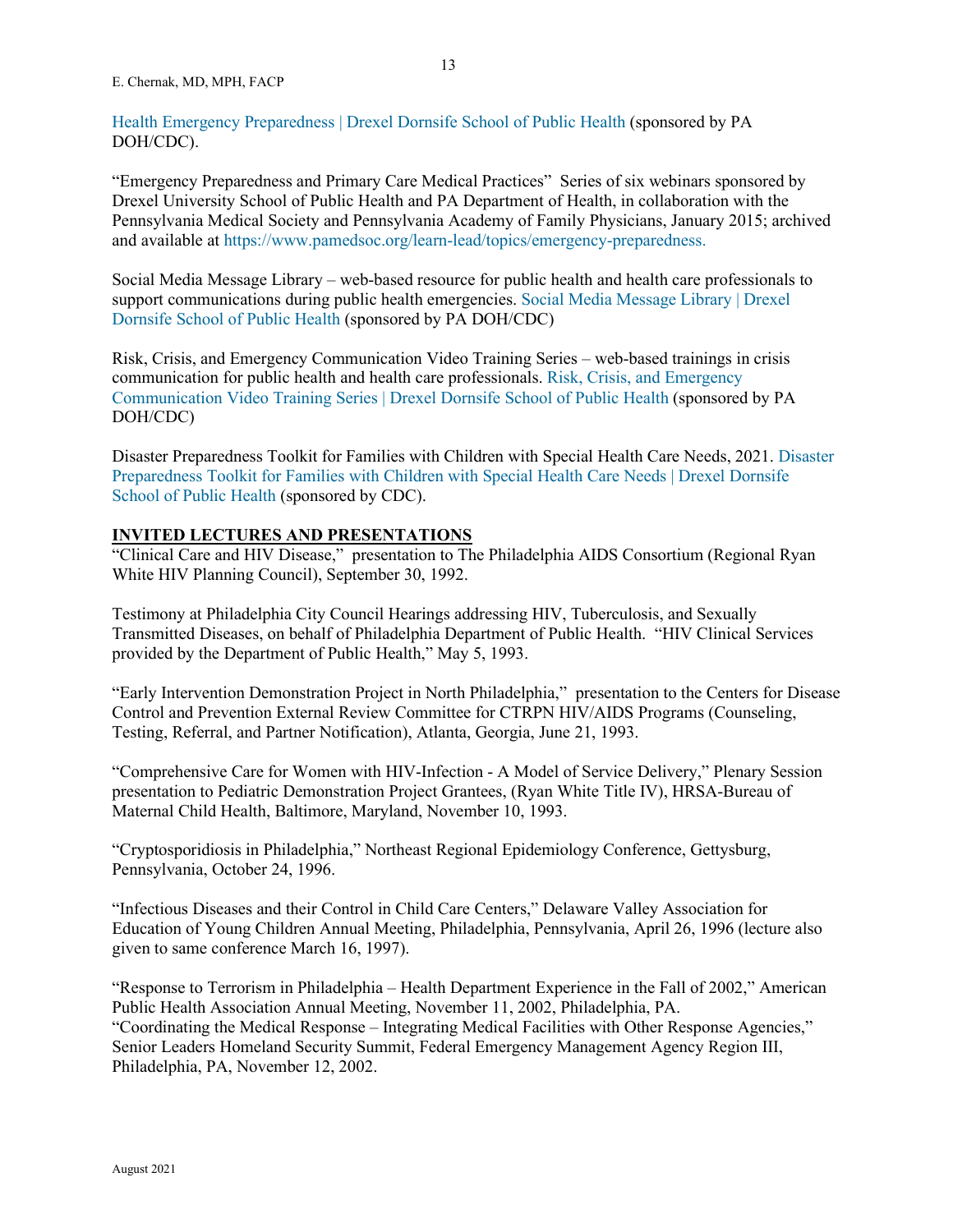"Public Health Emergency Preparedness," and "Pandemic Preparedness," presentations at 2006 US Environmental Protection Agency Region III Emegency Prevention and Hazmat Spills Conference, Valley Forge, Pennsylvania, December 6, 2006.

"Pandemic Influenza Preparedness," presentation for conference organized by Nuclear Regulatory Commission, December 12 2006, King of Prussia, Pennsylvania.

Public Health and Emergency Preparedness, presentation to the National Youth Leadership Foundation, July 22, 2007,Villanova, Pennsylvania.

"Pandemic Influenza Preparedness – Considerations for American Red Cross Blood Centers," Invited presentation for national meeting of American Red Cross Blood Center Directors, Washington DC, August 1, 2007.

"Preparing for Public Health Emergencies – Public Health and Clinical Partnership," Advance Practice Nursing Annual Conference, hosted by Childrens Hospital of Philadelphia, Philadelphia, Pennsylvania, April 2, 2008.

"Seasonal and Pandemic Influenza Readiness," presentation to Philadelphia Chapter of Pennsylvania Occupational Health Nurses, Norristown, Pennsylvania, September 25, 2008. "Public Health Preparedness and Special Populations," presentation at Vulnerable Populations and Emergency Preparedness Forum, Sponsored by Drexel University and Philadelphia Office of Emergency

Management, October 10, 2008, Philadelphia, Pennsylvania.

"Terrorism Preparedness and the Local Health Department – Ready for What?" Invited presentation for American Public Health Association Annual Meeting, November 9, 2009, Philadelphia, PA.

"Lessons Learned from US Postal Service Medication Delivery Exercise – Philadelphia, PA 2007." Invited presentation for CBRN Medical Countermeasure Regional End User Roundtable, Office of the Assistant Secretary of Preparedness and Response, U.S. Department of Health and Human Services, Philadelphia, PA,September 30, 2010.

"Public Health Emergencies - Preparing Vulnerable Populations," Invited presentation for Centers for Disease Control and Prevention Webinar: Outreach to Vulnerable Populations for Emergency Preparedness. October 28, 2010.

"Disaster Communications for Human Service Agencies," Invited presentation for the Southeastern Pennsylvania chapter of the American Red Cross Resilience Readiness Academy, educational program for human service agencies, March 15, 2012 and April 11, 2013; Philadelphia, PA.

"What Do We Talk About When We Talk About Community Resilience?" Invited keynote address for the Association of State and Territorial Health Officials conference for state public health preparedness program directors, September 25, 2012.

"Integrating Community Pediatricians into Disaster Preparedness," Invited presentation for Institute of Medicine Workshop, Preparedness, Response and Recovery Considerations for Children and Families, Washington, DC. June 10, 2013.

"The Pennsylvania Public Health Risk Assessment Tool – Integrating Planning for At-Risk Populations," Invited presentation at Social Vulnerabilities Workshop for Emergency Managers, Centers for Disease Control and Prevention, July 11, 2013.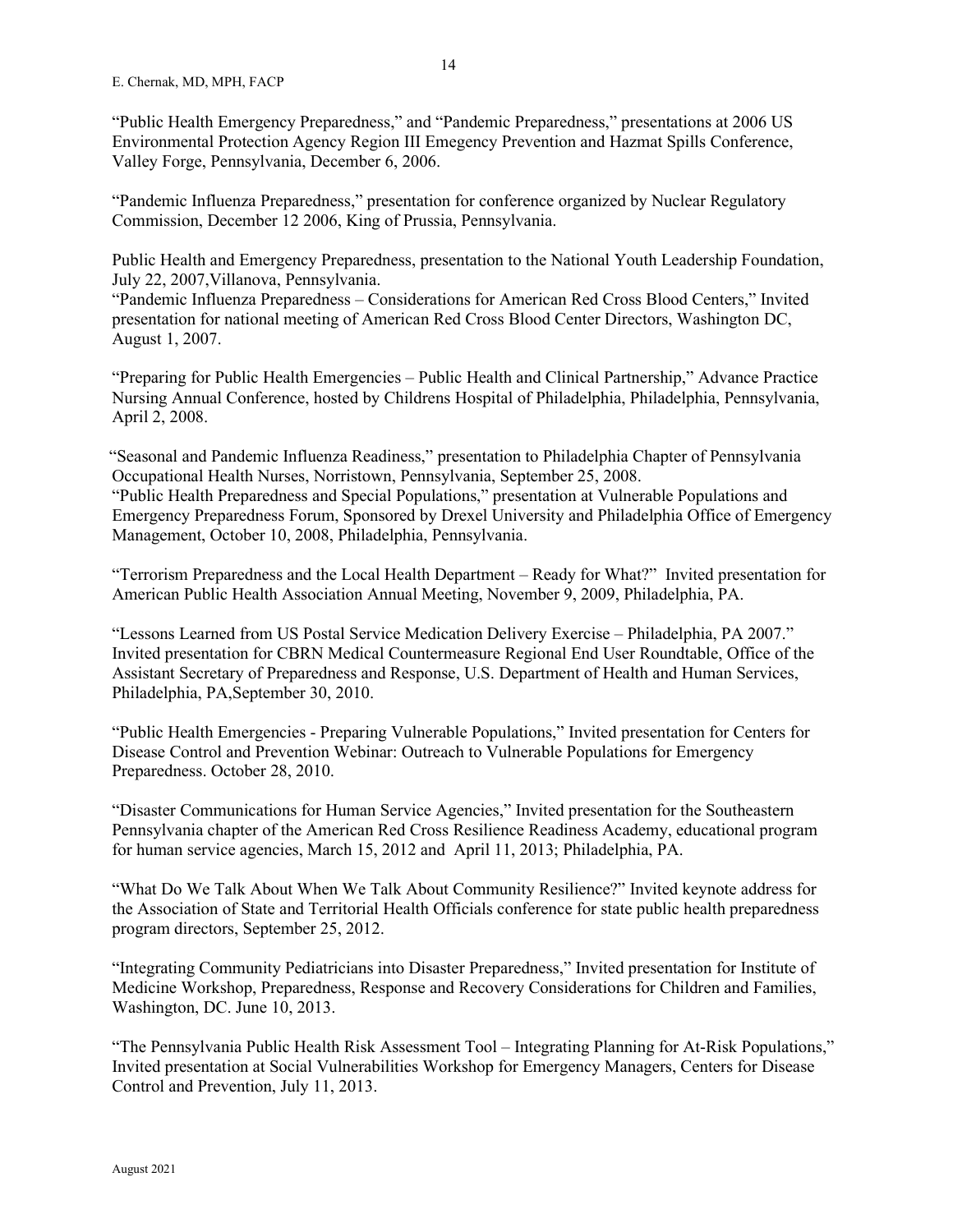"Integrating Human Service Agencies into Disaster Preparedness – Challenges and Promises. Recommendations from White Paper" Invited presentation for Southeastern Pennsylvania Voluntary Organizations Active in Disaster Regional Planning Symposium for Human Service Agencies, Arcadia University, Glenside, Pennsylvania, June 6, 2014.

"Integrating Pediatric Providers into Disaster Preparedness Planning in Pennsylvania," Invited presentation to Association of State and Territorial Health Officials webinar-based meeting of state public health preparedness program directors, December 3, 2013; similar presentation also given National Center for Disaster Medicine and Public Health webinar series and meeting of FEMA Region 3 Children and Disasters Workgroup, June 19, 2014.

"Integrating Primary Care Physicians into Disaster Preparedness: Preparing Individuals with Special Health Care Needs," Webinar presentation to US Department of Homeland Security Community Health Resilience Stakeholder Group, Geriatric Disaster Resilience Subgroup, Office of Health Affairs, November 13, 2014.

"Integrating Community Pediatric Practices into Disaster Preparedness in Pennsylvania." Centers for Disease Control and Prevention Grand Rounds Presentation, Atlanta, Georgia, March 17, 2015.

"Managing Healthcare Risks in the Era of Emerging Infections." Presentation for the Pennsylvania Area Society of Healthcare Risk Management Annual Meeting, Plymouth Meeting, Pennsylvania, April 23, 2015.

"Introduction to Bio-Pathogens," Presentation for Confronting the Global Threat: Bioterrorism Conference, Pennsylvania Governor's Office of Homeland Security, King of Prussia, Pennsylvania, October 22, 2015.

Public Health Emergency Risk Assessment, webinar presentation for Association of State and Territorial Health Officials, Public Health Preparedness Directors, June 9, 2016.

"Disaster Communications and Families with Special Health Care Needs - Overview and Use of Social Media," November 13, 2019. Presentation to American Academy of Pediatrics Disaster Preparedness Advisory Council

"COVID-19 Overview and Public Health and Health Care Management in Pennsylvania," April 16, 2020, Dean's Lecture Series, Penn State University (virtual presentation)

"Addressing the Information Needs of Families with Children with Special Healthcare Needs in Emergencies - Findings from Research with Families and Providers," presentation to Pennsylvania Chapter, American Academy of Pediatrics, Sept 9, 2020

"Impact of Disasters on Vulnerable Populations," Penn State Health Inclusion Week 2021, Penn State College of Medicine, January 20, 2021

"Disaster Communications and Families with Special Health Care Needs," March 15, 2021. Presentation for Drexel University "Scholarsips" series, Drexel University Libraries

# **Abstracts and Conference Presentations (Peer reviewed, by competition)**

Levine S, **Chernak E**. Clinical Laboratory Survey for Drug-resistant *Streptococcus pneumoniae*. Infectious Diseases Society of America 34th Annual Meeting, September 1996, New Orleans, Louisiana.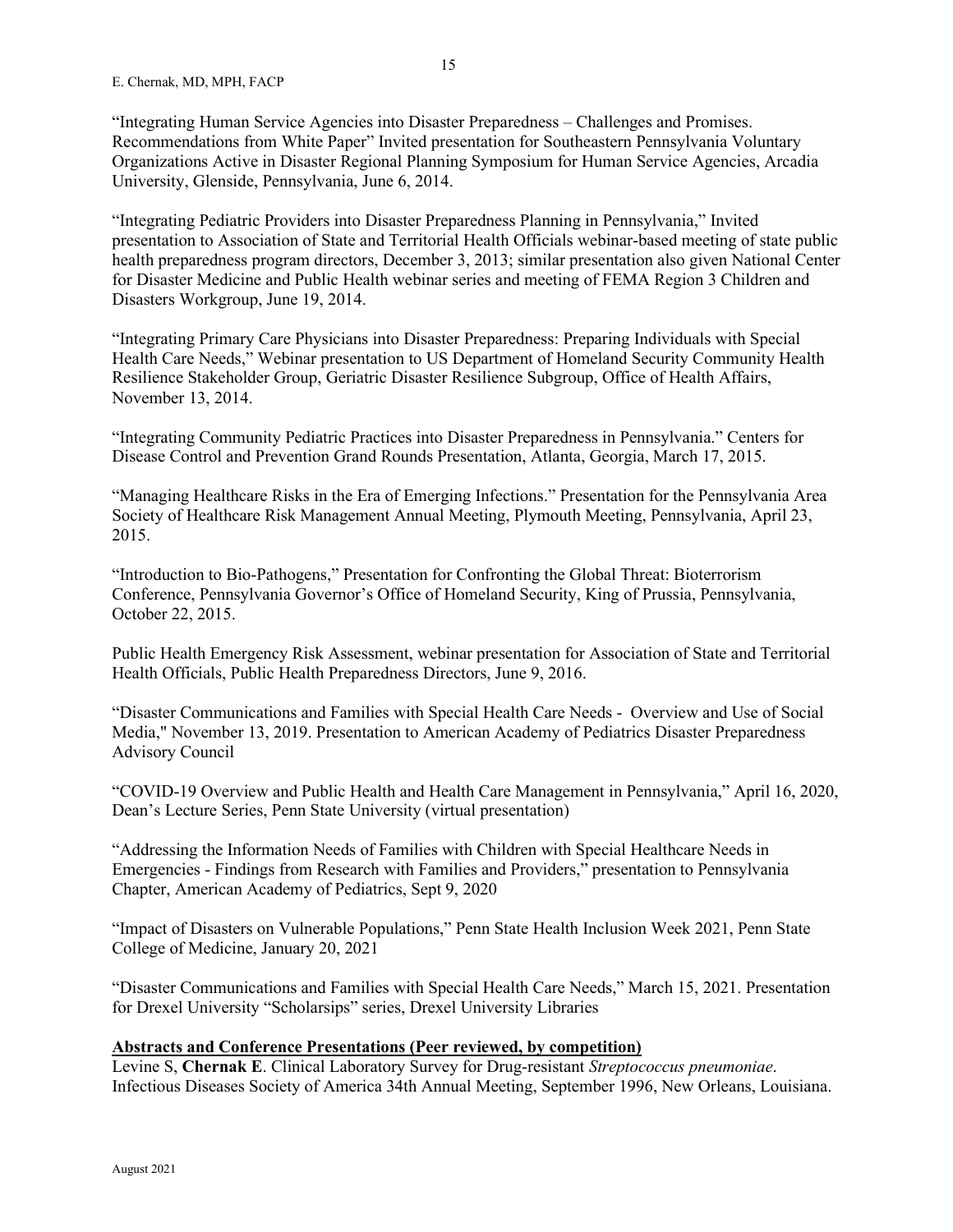(Dr. Levine awarded Kass Travel Fellowship for achievement in Infectious Diseases research by medical resident). (abstract)

Aaron E, **Chernak E**. The Care Plus Clinic: Developing a Community-Based Primary Care Program for Families with AIDS. 124th American Public Health Association Annual Meeting, November 1996, New York, New York. (abstract)

**Chernak E**, Levenson RL, Hofmann J. Respiratory Virus Surveillance, Philadelphia, PA - Winter 1996-1997. Poster Session, Section on Public Health and Preventive Medicine, The College of Physicians of Philadelphia, May 13, 1997. (abstract)

Kimzey M, **Chernak, E**, Levenson RL, Hofmann J. Reptile-Associated Salmonellosis in Philadelphia, 1995-1996. Infectious Diseases Society of America 35th Annual Meeting, September 1997, San Francisco, California. (abstract)

Schaben CP, **Chernak E**, Johnson CC, Mechem C, Levenson RL. First Aid Stations as Sites for Infectious Disease Surveillance: Monitoring for Bioterrorism during the 2000 RNC Republican National Convention. 129<sup>th</sup> American Public Health Association Annual Meeting, October 2001, Atlanta, Georgia. (abstract)

Schaben CP, **Chernak E,** Johnson CC, Levenson RL. Infection Control Practitioner Satisfaction with a Public Health Surveillance Web Site: Experience in Philadelphia, PA during the 2000 Republican National Convention. 129<sup>th</sup> American Public Health Association Annual Meeting, October 2001, Atlanta, Georgia. (abstract)

E. Newbern, S. Gottlieb, **E. Chernak**, C. Johnson, J. Sobel, P. Griffin. Factors associated with death among listeriosis patients in northeastern states, 2002. Centers for Disease Control and Prevention Epidemic Investigator Service Annual Conference, April 2003, Atlanta, GA. (abstract)

S. Gottlieb, C. Newbern, P. Griffin, N. Baker, L. Graves, M. Jefferson, S. Young, M. Hoekstra, S. Hunter, K. Holt, D. Goldman, **E. Chernak**, C. Johnson, J. Sobel, and the Listeriosis Outbreak Working Group. Collaborative Investigation of Multistate Listeriosis Outbreak Helps Shape New Food Safety Regulatory Policy. Centers for Disease Control and Prevention, Epidemic Investigator Service Annual Conference, April 2003, Atlanta, GA. (abstract)

E. Lockard, C. Newbern, **E. Chernak**, C. Johnson, Trends in Outpatient Isolates of Methicillin Resistant *S. aureus,* Philadelphia Department of Public Health Clinic System. 43<sup>rd</sup> Annual Meeting of the Infectious Disease Society of America, October 2005, San Francisco, CA. (abstract)

C. Bruno, R. Madera, C.V. Spain, **E. Chernak**, C. Johnson, F. Lewis. Analysis of Salmonellosis Incidence in Philadelphia and Geographic Association with Poverty Rates: 2000-2005. 45<sup>th</sup> Annual Meeting of the Infectious Disease Socity of America, October 2007, San Francisco, CA. (abstract) S. Fitzgerald, M. Agocs, **E. Chernak**. Field Testing a Head of household Model to Dispense Antibiotics, Public Health Preparedness Summit 2007, Washington DC (abstract)

J. Garrow, S. Alles, C. Johnson, **E. Chernak**. Emergency Preparedness for Health Commissioners, Public Health Preparedness Summit 2009, San Diego, CA (abstract)

M. Napier, C. Newbern, L. Ma, **E. Chernak**, R. Madera, C. Johnson. Epidemiology of Reported Pertussis in Philadelphia, 2000-2008: A Closer Look at Infant Morbidity.  $47<sup>th</sup>$  Annual Meeting of the Infectious Disease Society of America, October 2009, Philadephia, PA. (abstract)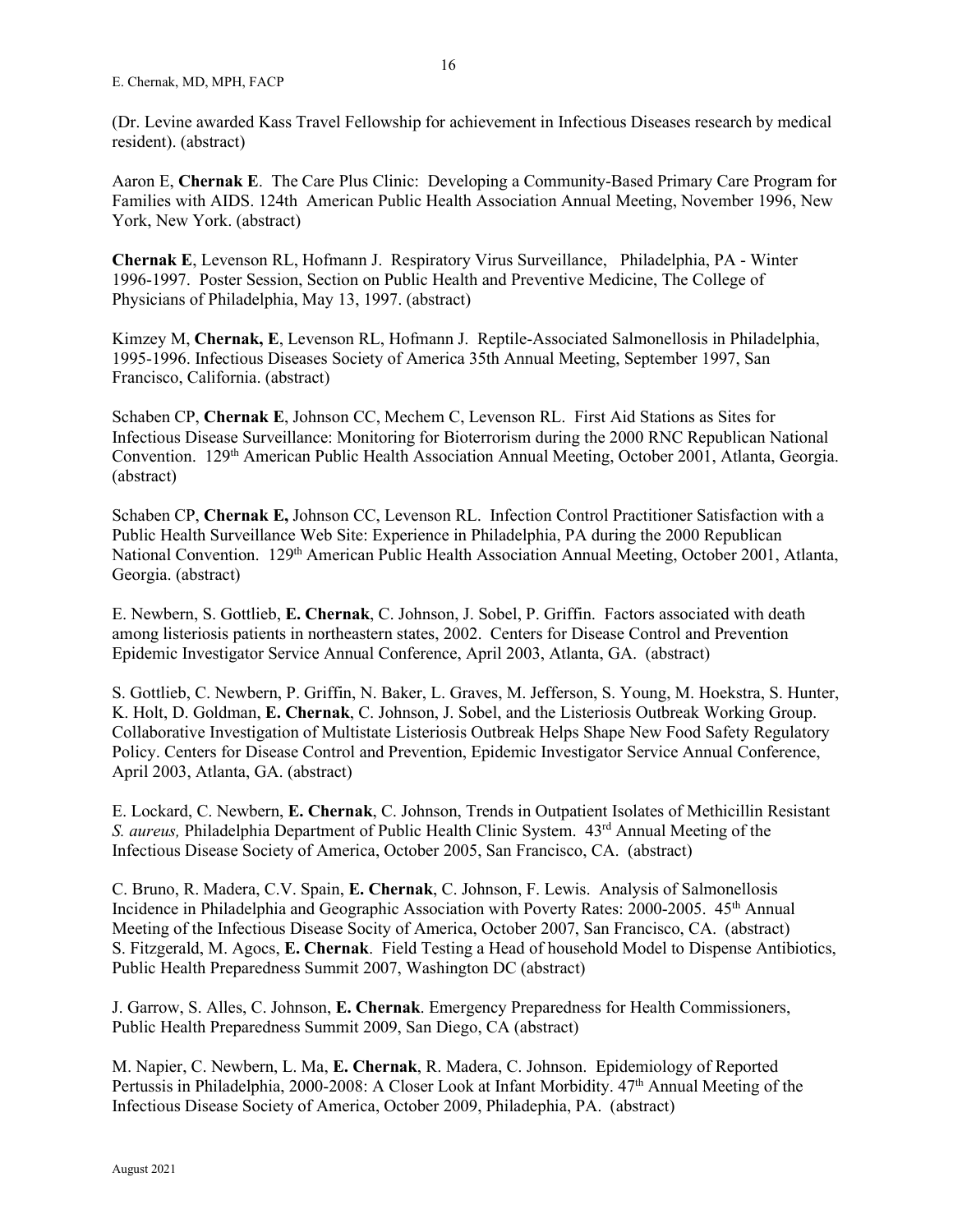Patel A.,Burke C., **Chernak E**, Lewis F, Nguyen M, Madera R, Newbern C, Johnson C. Epidemiology of Infant Salmonellosis, Philadelphia, PA – 2008-2010, 48th Annual Meeting of the Infectious Disease Society of America, October 2010, Vancouver, Canada (abstract)

**E. Chernak,** T. Hipper. Integrating Community Pediatricians into Emergency Preparedness Planning. Workshop Presentation at National Association of County and City Health Officials PublicHealth Emergency Preparedness Summit, March 2013, Atlanta, GA (abstract, oral presentation)

R. Peters, H. Kricun, T. Hipper, **E. Chernak**. Public Health Risk Assessment Tool to Assess Threats and Their Impact on At-Risk Populations. Workshop Presentation at National Association of County and City Health Officials PublicHealth Emergency Preparedness Summit, March 2013, Atlanta, GA (abstract, oral presentation)

H. Kricun, R. Peters, T. Hipper, **E. Chernak**. Planning Aid for Public Health Emergencies. National Association of County and City Health Officials PublicHealth Emergency Preparedness Summit, March 2013, Atlanta, GA (abstract, poster)

A Orr, T. Hipper, H. Kricun, Y. Michaels, **E. Chernak**. Integrating Human Service Agencies into Emergency Preparedness – Results of a Survey of Agencies in Southeastern Pennsylvania. National Association of County and City Health Officials PublicHealth Emergency Preparedness Summit, March 2013, Atlanta, GA (abstract, poster)

R. Peters, T. Hipper, **E. Chernak.** Integrating Community-Based Primary Care Physicians into Disaster Preparedness: Aligning Community Preparedness with Healthcare Preparedness. National Association of County and City Health Officials Public Health Preparedness Summitt, April 2014, Atlanta, GA (abstract; oral presentation)

**E. Chernak**. Developing Guidance for Responder Safety in Public Health Emergencies: Protecting Public Health Professionals. National Association of County and City Health Officials Public Health Preparedness Summit, April 2014, Atlanta, GA (abstract, poster)

T Hipper, S Needle, S Yunghans, A Wishner, **E Chernak**. Risk Communication and Disaster Preparedness – The Role of Community Pediatric Practices in Conveying Emergency Public Information to Children and Families. National Association of County and City Health Officials Public Health Preparedness Summit, April 2014, Atlanta, GA (abstract, poster)

J Nash, T Hipper, **E Chernak**. Working with Urgent Care Centers in Pennsylvania - New Partners in Community Preparedness for Public Health Emergencies. Presented at 2015 Public Health Preparedness Summit, Atlanta, GA (abstract, poster)

T. Hipper, J Nash, J Purtle, R Fields, **E Chernak**. The Practice of Syndromic Surveillance for Health Situational Awareness in the United States: Findings from a Case Study Analysis. Public Health Preparedness Summit, April 2016, Dallas, Texas (abstract, poster)

**Esther Chernak,** Jessica Franks, Thomas Hipper, Rebecca Leeb, Keri Lubell, Laura Pechta, Dale Rose, Amy Wolkin. Emergency Risk Communication (ERC) for At-Risk Populations: Preliminary Findings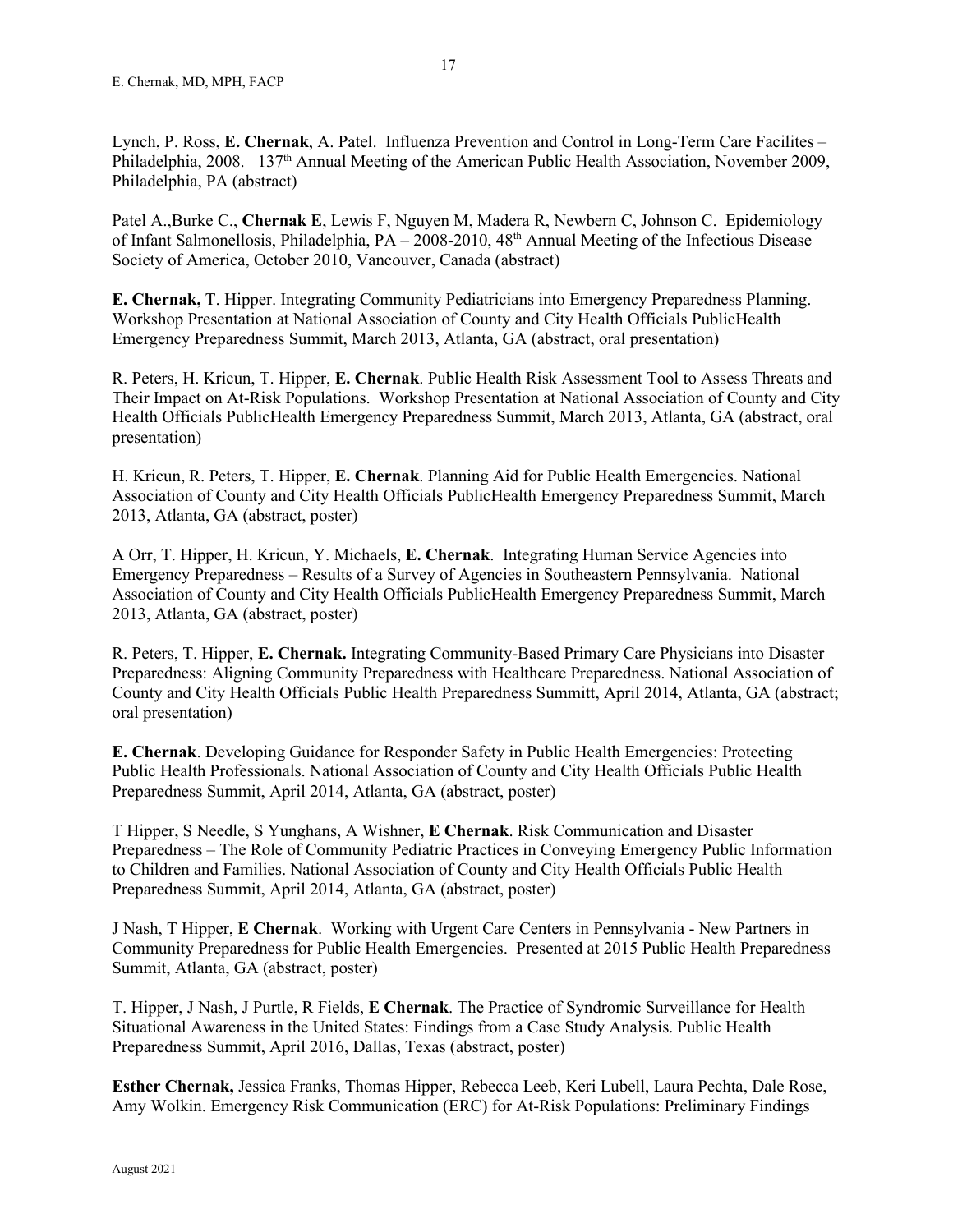from a Study of Information Needs of Families of Children with Special Healthcare Needs (abstract, presentation), 2019 Public Health Preparedness Summit, St. Louis, MO

**E Chernak,** D Russo. Teaching Health Systems Science and Population Health During Immersion Weeks in Phase 1 Medical Education – The Drexel Experience. (abstract, poster) accepted for presentation at the 2019 Northeastern Group on Educational Affairs, Association of American Medical Colleges (AAMC), Philadelphia, PA

J Edwards, A Skula, **E Chernak**, J Caum. Identifying At-Risk Populations for Pandemic Influenza Planning in the City of Philadelphia. Oral Presentation at APHA annual meeting, November 2019, Philadelphia, PA

T Hipper, L Popek, R Seitz, R Turchi E Thompson, P Massey, R Davis, J Plumb, **E Chernak**. Disaster Communication Needs of Children with Special Health Care Needs: Results of a Survey of Parents and Caregivers. Poster presentation at APHA annual meeting, November 2019, Philadelphia, PA

**Esther Chernak,** Tom Hipper, Keri Lubell. Disaster Communications and Families with Special Health Care Needs. Abstract and oral presentation at April 2021 Public Health Preparedness Summit, Atlanta, GA (virtual meeting).

## **OTHER TEACHING ACTIVITIES**

## **Lectures, Seminars, Grand Rounds for Clinical Audiences**

"Clinical Management of HIV Disease," "Overview of HIV-related Opportunistic Infections and their Clinical Management," "Diagnosis and Clinical Tests for HIV Infection," lectures for The Pennsylvania AIDS Education and Training Center, Hahnemann University (HRSA-sponsored Regional AIDS Education Center), 1992-1995.

"Hantavirus Pulmonary Syndrome," Grand Rounds Presentation, Methodist Hospital, Philadelphia, Pennsylvania, October 31, 1995.

"Communicable Diseases Surveillance," lecture for Community and Preventive Medicine Course, Department of Family Medicine, Thomas Jefferson University, Philadelphia, Pennsylvania, January 16, 1996.

"Cryptosporidiosis - Clinical Overview and Public Health Considerations," lecture to Philadelphia Department of Public Health, Ambulatory Health Services clinical staff, Philadelphia, Pennsylvania, February 23, 1996. Lecture also given to Public Health Interest Group, Allegheny University School of Medicine, Philadelphia, Pennsylvania, September 25, 1996, and for Community and Preventive Medicine course, Allegheny University School of Medicine, Philadelphia, Pennsylvania, February 21, 1997.

"Hepatitis A: Epidemiology and Guidelines for Prevention," lecture to Philadelphia Department of Public Health, Ambulatory Health Services clinical staff, Philadelphia, Pennsylvania, January 24, 1997.

"Careers in Epidemiology and Public Health," presentation for students at the Allegheny University School of Public Health, Philadelphia, Pennsylvania, April 16, 1997.

"Epidemics and Outbreak Investigations," lecture for students at Allegheny University School of Public Health, Philadelphia, Pennsylvania, April 16, 1997.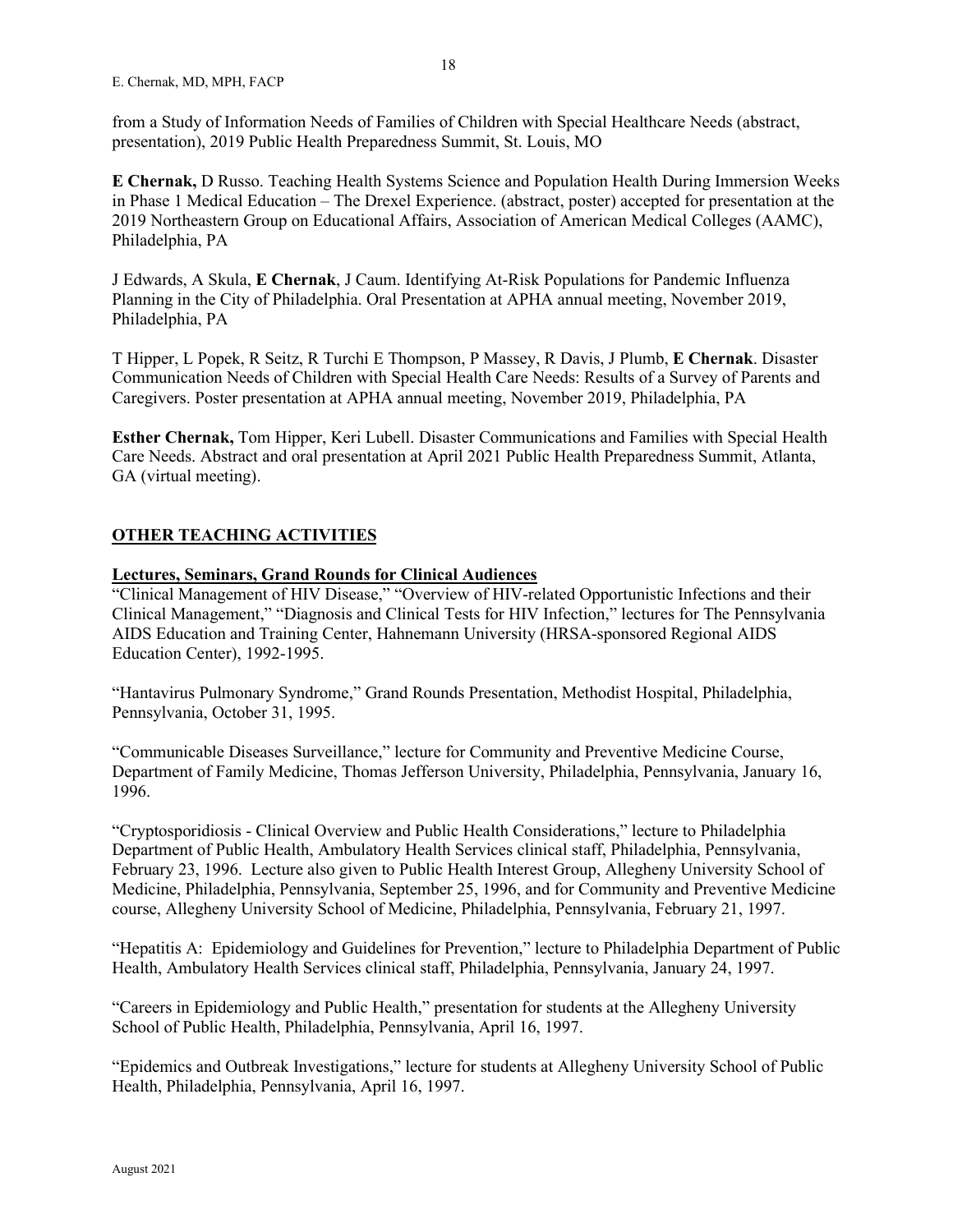"Investigation of Infectious Disease Outbreaks," Principles of Epidemiology Course, Masters Program in Microbiology, Thomas Jefferson University, Philadelphia, Pennsylvania, June 9, 1999.

"Public Health Emergency and Bioterrorism Preparedness," "Overview of Bioterrorism Agents and Treatments," "Bioterrorism Response Planning in Philadelphia," "Overview of Philadelphia Biological Response Plan," presentations at several hospital Grand Rounds: Jeanes Hospital, Philadelphia, PA - September 2000; Albert Einstein Medical Center, Philadelphia, PA – October 2000 and November 2001; University of Pennsylvania Health System, Philadelphia, PA – October 2001; Pennsylvania Hospital - February 2002. Lecture also given at meeting of Philadelphia area hospital Chief Medical Officers and Chiefs of Medical Staff, October 2001 (hosted by University of Pennsylvania), at symposia for hospitalbased providers, Hospital Subcommittee of the Philadelphia Local Emergency Planning Committee, April 2000; and in Biological and Chemical Weapons preparedness course for healthcare providers sponsored by Thomas Jefferson University School of Nursing, November 2000 and 2002.

"Syndromic Surveillance," presentation for hospital providers in forums sponsored by Delaware Valley Healthcare Council and Drexel University National Center for Biomedical Preparedness, Chester-Crozier Medical Center, April 25, 2002, and St. Mary's Medical Center, May 13, 2002.

"Smallpox Vaccination," presentation for City of Philadelphia Medical Evaluation Unit, April 2003; presentations at Philadelphia hospitals and City of Philadelphia Medical Evaluation Unit and Ambulatory Clinics, Spring 2003.

"Public Health Emergency Preparedness," "Seasonal Influenza Readiness," "Pandemic Influenza Preparedness," presentations for Nursing Program, Drexel University February 28, 2006; for Mental Health Professionals, February 25, 2006 at conference sponsored by PA Department of Public Welfare and Drexel University, Philadelphia, PA, and presentations for various medical audiences at Philadelphia area hospitals, 2006 – 2008.

"Point of Dispensing (POD) Operations – Training for POD Leadership and Management," series of trainings provided to Philadelphia Department of Public Health staff, March 16, May 25, September 28, and November 16, 2006.

"Public Health Emergency Preparedness and Roles for Volunteers," presentations for Philadelphia Medical Reserve Corps volunteers, quarterly trainings 2007 – 2008.

"The Role of Federal Community Health Centers in Public Health Emergencies," training for Federal Health Center Leadership, August 2, 2007, Philadelphia, Pennsylvania. "Selected Topics in Infectious Diseases," presentation to Philadelphia School District Nurses, October 27, 2006 and September 6, 2007; and to Charter School Nurses, August 21, 2008. "Diagnosis and Management of Methicillin-resistant *S. aureus* Infections," lecture to Philadelphia Department of Public Health Ambulatory Health Services Clinical Staff, January 25, 2008.

"Selected Topics in Infectious Diseases," "Communicable Disease Surveillance and the Public Health Partnership with the Medical Community," and presentations related to other communicable disease topics for various medical audiences in healthcare facilities in Philadelphia area (e.g., regional University Student Health Service agencies; St. Christopher's Hospital Emergency Department, Infection Control and Clinical Laboratory staff), 2007 – 2009.

"Viral Hepatitis Overview," Lecture for Annual Sexually Transmitted Diseases Course, Philadelphia Department of Public Health Sexuallly Transmitted Disease Control Program, Philadelphia, PA, 2010 and 2011.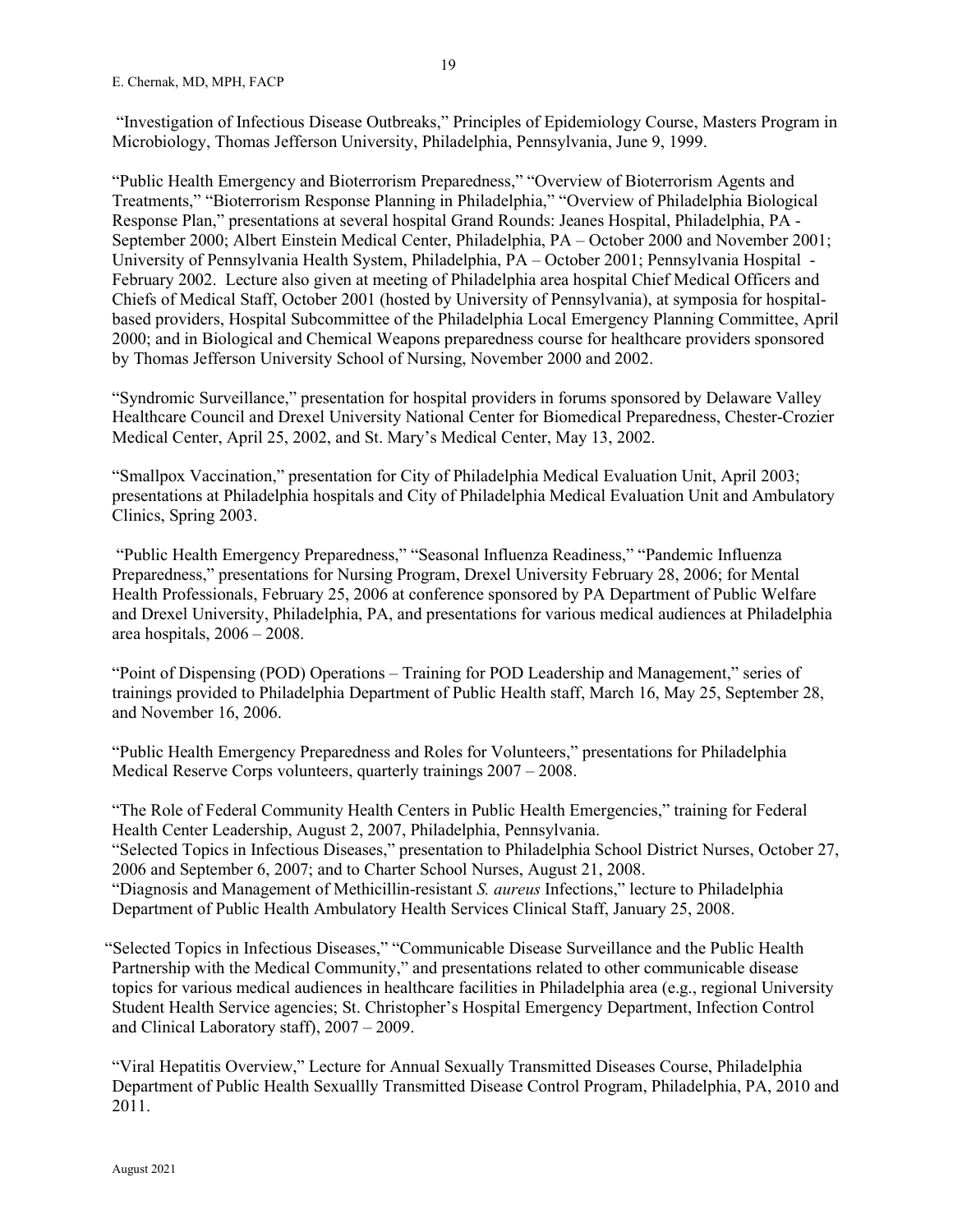"Medical Care of New Immigrants and Refugees," Lecture for clinical staff of Ambulatory Health Services, Philadelphia Department of Public Health, Philadelphia, PA April 22, 2011.

"HIV Testing Update," Lecture for clinical staff of Ambulatory Health Services, Philadelphia Department of Public Health, Philadelphia, PA, July 27, 2012.

"Building Community Resilience – the Role of the Community Pediatrician," Grand Rounds lecture, St. Christopher's Hospital for Children, Philadelphia, Pennsylvania, March 22, 2013

"Public Health Emergency Preparedness," lecture for multiple audiences, including Dornsife School of Public Health and College of Medicine, Drexel University; University of Pennsylvania Occupational Health Residency Program, 2013 – present.

"Ebola Virus Disease – 2014," Lecture for clinical staff of Ambulatory Health Services, Philadelphia Department of Public Health, October 24, 2014.

Public Health Emergency Preparedness Tabletop Exercise for Pharmacists and Pharmacy Stakeholders, Pennsylvania Pharmacy Association Mid-Year Meeting, Harrisburg, PA; January 29, 2016.

HIV Treatment and Testing Update for Primary Care Physicians, Philadelphia Department of Public Health Division of Ambulatory Health Services, April 22, 2016

Climate Change and Health Impacts, Seminar Series for Drexel University Medical Students, May 2018; sponsored by Climate and Urban Systems Partnership (CUSP), Franklin Institute, Philadelphia, Pennsylvania

COVID-19 – multiple lectures and presentations for medical and health professional audiences, March 2020-present

#### **Training Activities, Exercises and Lectures for Non-Medical Audiences**

Regional Bioterrorism Tabletop Exercise, developed and presented for Southeastern Pennsylvania Regional Counter-terrorism Task Force, June 5, 2002.

"Biological Terrorism: Information for Philadelphia's First Responders," video presentation for Philadelphia Police and Fire Departments, in conjunction with Urban Cableworks of Philadelphia, January 2003 (wrote, narrated and produced 30 minute video).

"Smallpox Vaccination," presentation for Federal Bureau of Investigation, Philadelphia office, March 2003.

"SARS Update," presentation for City of Philadelphia Emergency Medical System (EMS), Philadelphia Fire Department, June 2003.

"Public Health Epidemiology for Law Enforcement," lecture for Forensic Epidemiology Course sponsored by US Attorney's Office, Eastern Pennsylvania, Conshohocken, PA, September 2003. "Southeastern Pennsylvania Regional Tabletop Emergency Response Exercise – Biological Contamination of Water Supply," sponsored by Philadelphia Water Department and American Waterworks Association, Philadelphia, PA, October 2003.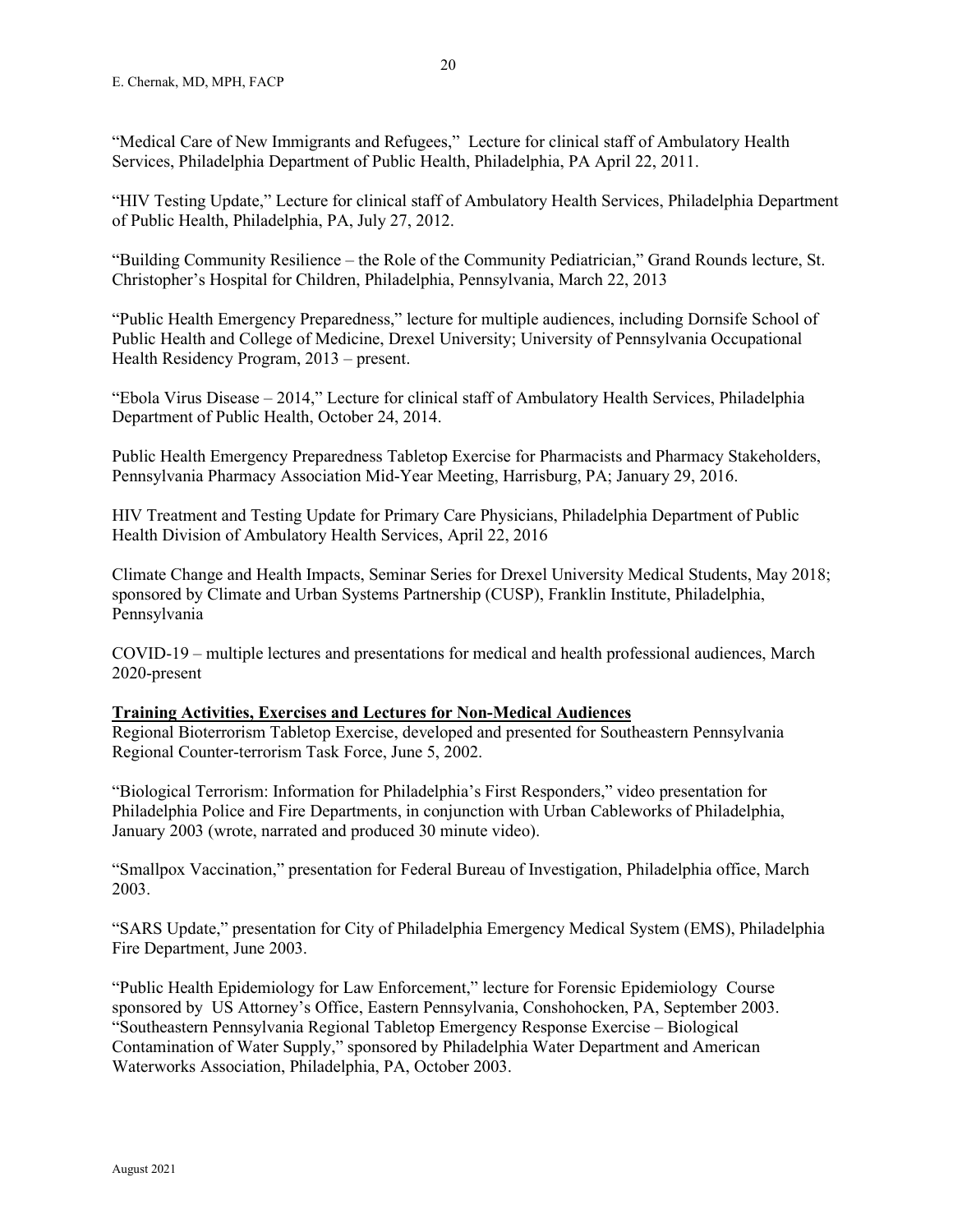"Public Heath and Bioterrorism Preparedness," presentations for National Youth Leadership Foundation, June 27, July 11, and July 25, 2007, Villanova, Pennsylvania.

"Pandemic Influenza Preparedness," Lecture given on multiple occasions between 2006 – 2008, including the forums for leaders in the Faith-based community sponsored by the Southeastern Pennsylvania Chapter of the American Red Cross, conferences sponsererd by the Philadelphia Federal Executive Board, conferences in June 2006 and December 2007 sponsored by PJM Interconnection (for disaster planners in electrical utilities in the eastern and central United States); the Nuclear Regulatory Commission in December 2007, university safety directors and various government agencies and business forums.

"Overview of Hepatitis A, B and C Infections," presentation at Women Organized Against Rape for Asian/Pacific Islander Community leaders, July 10, 2008.

"Management and Prevention of MRSA Infections," presentation to Philadelphia School District Athletic Directors, October 8, 2008.

Public Health Presentation at Forum for Public Health Legal Issues – Overview for Judges, Convened by Administrative Office of Pennsylvania Courts, State College, Pennsylvania, May 14, 2009.

"Travel in the Developing World," lecture presentation at the Philadelphia Free Library, July 18, 2013. Emergency PreparednessTabletop Exercise for Pennsylvania Department of Health Interagency Working Group for Child Health in Disasters, Harrisburg,Pennsylvania, May 22, 2014.

"Ebola Virus Disease Update," Lecture given on multiple occasions between October – December 2014, including Drexel University International Café, Drexel University Community Teach-In Forum, Public Lecture at Philadelphia Free Library.

COVID-19 Overview; multiple lectures and webinars as presenter and moderator, March 2020 – October 2021, Drexel University Dornsife School of Public Health

# **Conferences and Educational Programs (organized and coordinated)**

Philadelphia Department of Public Health Annual Public Health Update for Healthcare Providers - Public Health Preparedness and Emerging Issues, Philadelphia, Pennsylvania. Organized 5 annual conferences for audience of 200-250 attendees, June 2005 – June 2009.

Current Trends in Terrorism – Preparing for Medical Consequences of Explosives, June 9, 2006, Philadelphia. Organized conference for 125 medical professionals and first responders.

Infectious Disease Update for Clinicians in Philadelphia Department of Public Health Ambulatory Health Services, Inservices for public health physicians and nurses - January 26, 2006 and January 25, 2008. Conference organizer, speaker.

Seasonal and Pandemic Influenza Readiness - Long Term Care Facilities, November 14, 2008, Philadelphia. Organized conference for 100 medical directors and administrators of long term care institutions (included presentation on epidemiological trends in seasonal influenza). Research Integrity Issues, Vaccines and Emergency Preparedness – Conference sponsored by Office of Research Integrity, US Department of Health and Human Services (HHS), September 12, 2011, Philadelphia, PA. Conference co-planner and organizer.

National Vaccine Program Office Regional Stakeholder Meeting, Mid-Atlantic Region (3) – Meeting to provide input on National Vaccine Plan Implementation Strategies, September 13, 2011, sponsored by the